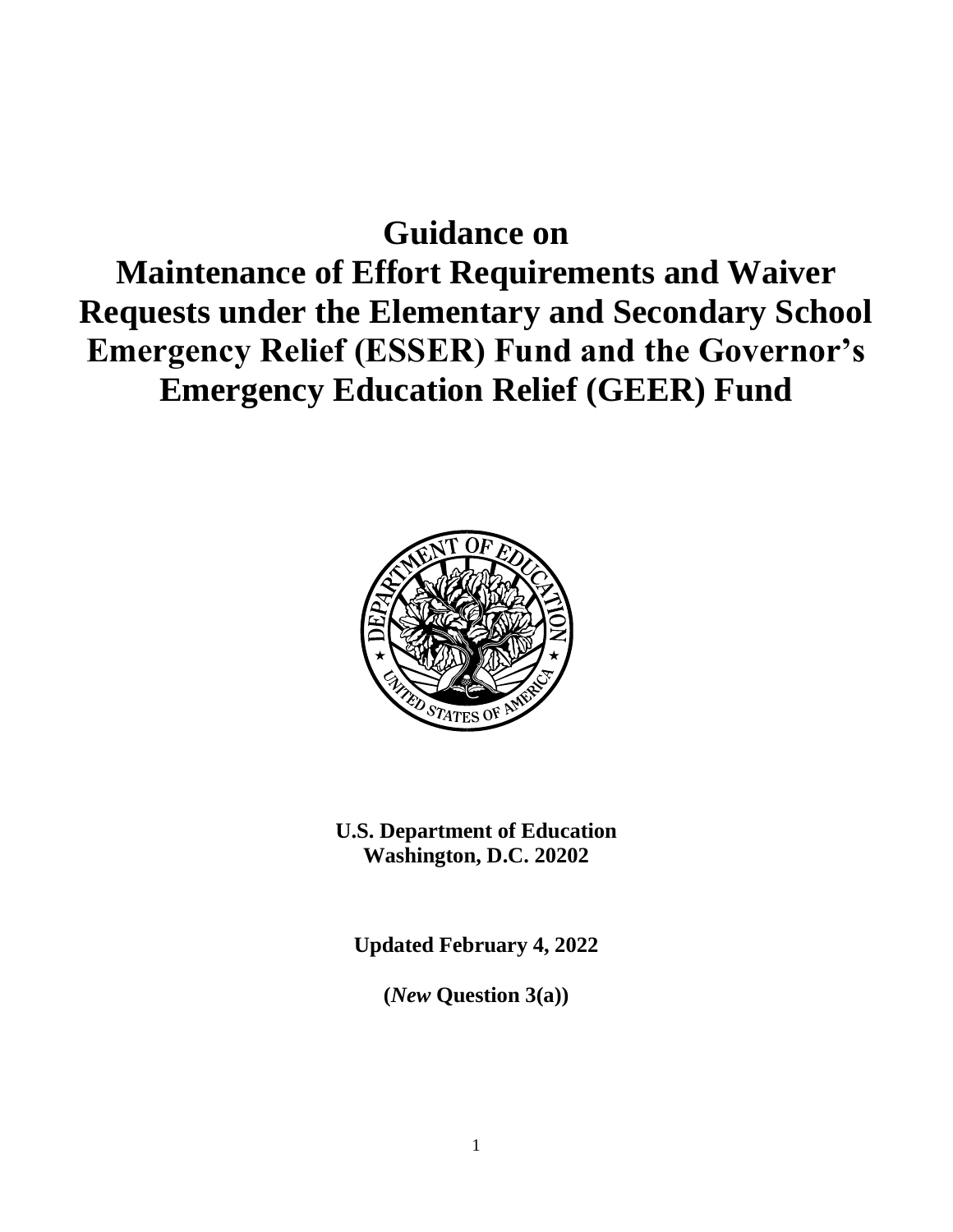## **U.S. Department of Education**

## **Guidance on Maintenance of Effort Requirements and Waiver Requests**

The purpose of this guidance is to provide information on the maintenance of effort (MOE) requirements under the Elementary and Secondary School Emergency Relief (ESSER) Fund and the Governor's Emergency Education Relief (GEER) Fund. This guidance document includes the following:

- A chart outlining the main similarities and differences between the MOE requirements in the Coronavirus Aid, Relief, and Economic Security Act (CARES Act), the Coronavirus Response and Relief Supplemental Appropriations Act, 2021 (CRRSA Act), and the American Rescue Plan Act of 2021 (ARP Act).
- Frequently asked questions about the MOE requirements and the process for States to request an MOE waiver under section 2004(a) of the ARP Act. The Department's approach to MOE waiver requests will be rooted in consideration of the impact on students. The purpose of ARP ESSER, ESSER I, ESSER II, GEER I, GEER II, and EANS funds is to expand resources for K-12 and postsecondary schools and students, not to replace existing State commitments to K-12 and postsecondary education.
- An MOE worksheet describing how to calculate MOE under the CARES Act, the CRRSA Act, and the ARP Act.
- An MOE data submission form that each State must use to report MOE data for the CARES Act, the CRRSA Act, and the ARP Act.
- An MOE waiver request form that a State must use when requesting a waiver of the MOE requirements.

In the near future, the Department will also release separate guidance on the new State and local educational agency (LEA) maintenance of equity requirements in section 2004(b) and (c) of the ARP Act.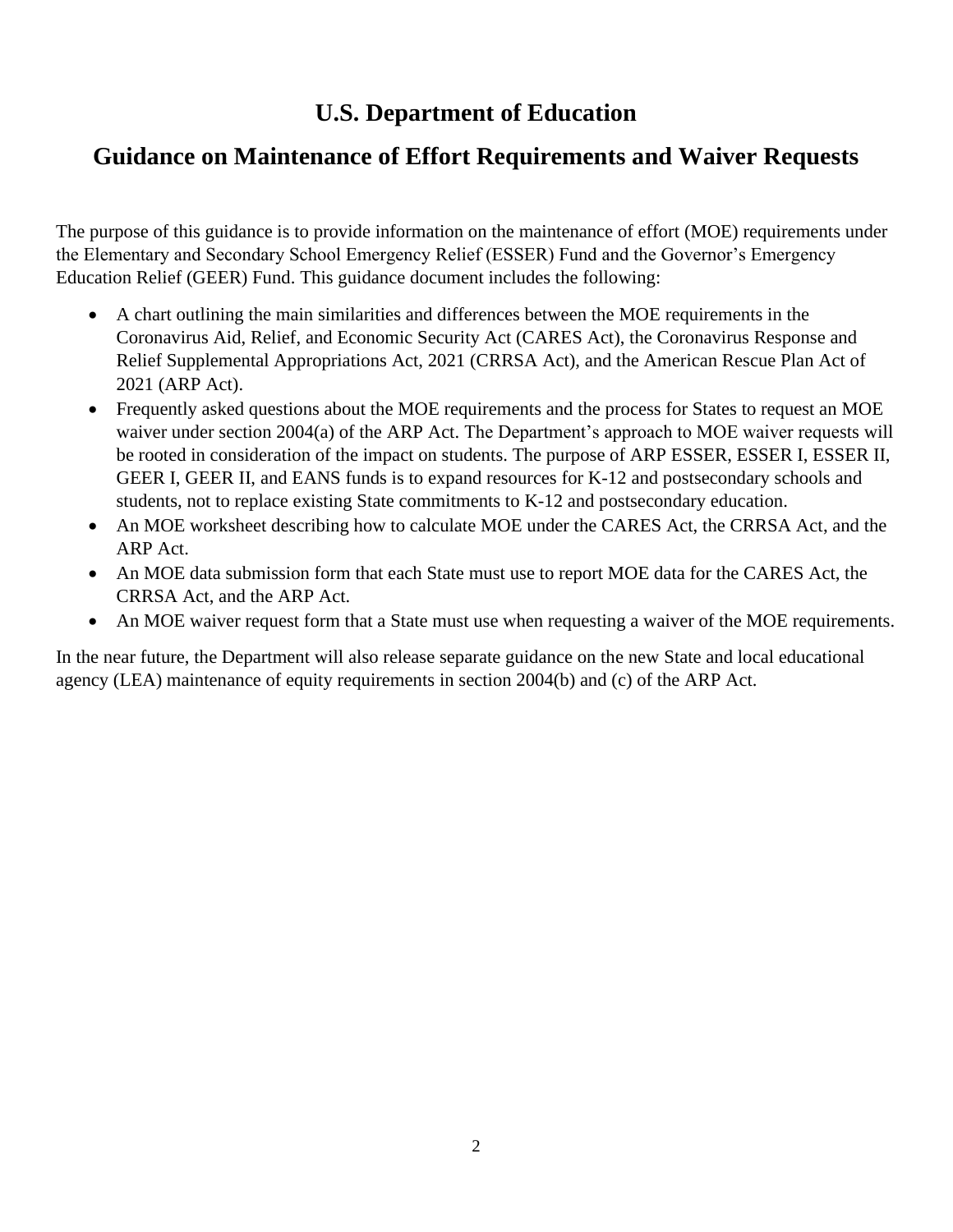## **Comparing the Maintenance of Effort Requirements in the CARES Act, the CRRSA Act, and the ARP Act<sup>1</sup>**

This chart outlines the main similarities and differences between the maintenance of effort (MOE) requirements in the Coronavirus Aid, Relief, and Economic Security Act (CARES Act), the Coronavirus Response and Relief Supplemental Appropriations Act, 2021 (CRRSA Act), and the American Rescue Plan Act of 2021 (ARP Act). The MOE requirements for the CRRSA Act and the ARP Act are included in the same column because the requirements under the two statutes are the same, except that the ARP Act extends the CRRSA Act requirements for an additional fiscal year.

| <b>Topic</b>                                | <b>CARES Act (Section 18008)</b>                                                                                                                                                                                                                                                                                                                                                                                                                                                                                                                                                     | <b>CRRSA Act</b> (Division M, Section 317) &<br><b>ARP</b> Act (Section 2004(a))                                                                                                                                                                                                                                                                                                                                                                                                                                                                                                                                                                           |  |
|---------------------------------------------|--------------------------------------------------------------------------------------------------------------------------------------------------------------------------------------------------------------------------------------------------------------------------------------------------------------------------------------------------------------------------------------------------------------------------------------------------------------------------------------------------------------------------------------------------------------------------------------|------------------------------------------------------------------------------------------------------------------------------------------------------------------------------------------------------------------------------------------------------------------------------------------------------------------------------------------------------------------------------------------------------------------------------------------------------------------------------------------------------------------------------------------------------------------------------------------------------------------------------------------------------------|--|
| <b>Programs</b><br>Subject to<br><b>MOE</b> | <b>Elementary and Secondary School</b><br>Emergency Relief Fund (ESSER),<br>Governor's Emergency Education Relief<br>Fund (GEER).                                                                                                                                                                                                                                                                                                                                                                                                                                                    | CRRSA Act: ESSER II, GEER II,<br><b>Emergency Assistance to Non-Public</b><br>Schools (EANS) program.<br><b>ARP Act: ARP ESSER. The requirements</b><br>do not apply to ARP EANS.                                                                                                                                                                                                                                                                                                                                                                                                                                                                          |  |
| <b>MOE</b><br><b>Requirements</b>           | A State that receives ESSER or GEER<br>funds under the CARES Act must:<br>1. Maintain State support for elementary<br>and secondary education in each of<br>fiscal years (FYs) 2020 and 2021 at<br>least at the level of such support that is<br>the average of State support for<br>elementary and secondary education<br>for FYs 2017, 2018, 2019; and<br>2. Maintain State support for higher<br>education in each of FYs 2020 and<br>2021 at least at the level of such<br>support that is the average of State<br>support for higher education for FYs<br>2017, 2018, and 2019. | <b>CRRSA Act: A State that receives ESSER</b><br>II, GEER II, or EANS funds under the<br><b>CRRSA</b> Act must:<br>Maintain State support for elementary<br>1.<br>and secondary education in FY 2022 at<br>least at the proportional level of the<br>State's support for elementary and<br>secondary education relative to the<br>State's overall spending, averaged over<br>FYs 2017, 2018, and 2019; and<br>Maintain State support for higher<br>2.<br>education in FY 2022 at least at the<br>proportional level of the State's<br>support for higher education relative to<br>the State's overall spending, averaged<br>over FYs 2017, 2018, and 2019. |  |

<sup>&</sup>lt;sup>1</sup> Other than statutory and regulatory requirements included in the document, the contents of this guidance do not have the force and effect of law and are not meant to bind the public. This document is intended only to provide clarity to grantees regarding existing requirements under the law or agency policies.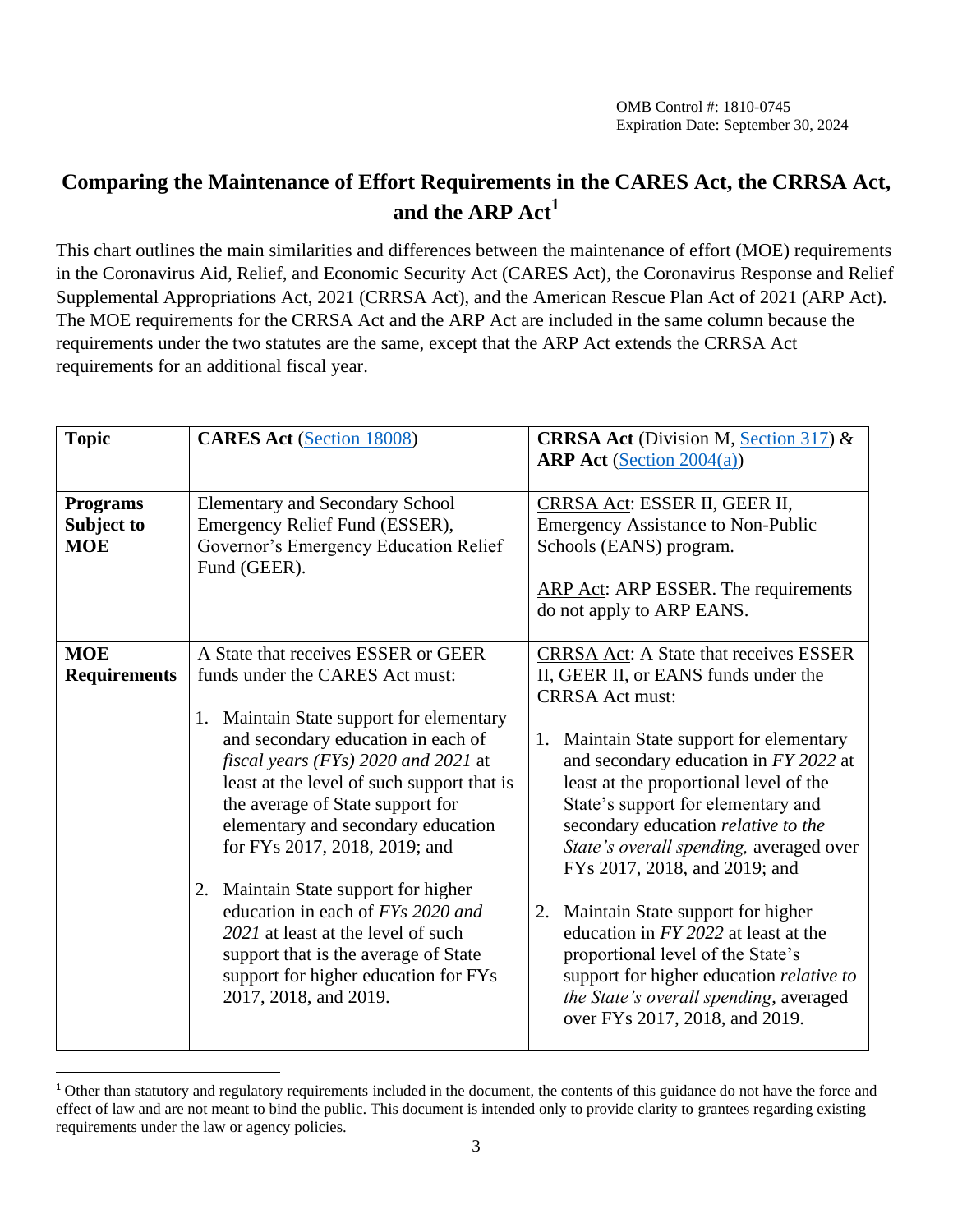| <b>Topic</b>                                      | <b>CARES Act (Section 18008)</b>                                                                                                                                                                                                                                                                                                                                                                                                   | <b>CRRSA Act</b> (Division M, Section 317) $\&$                                                                                                                                                                                                                                                                                                                                                                                                                      |  |
|---------------------------------------------------|------------------------------------------------------------------------------------------------------------------------------------------------------------------------------------------------------------------------------------------------------------------------------------------------------------------------------------------------------------------------------------------------------------------------------------|----------------------------------------------------------------------------------------------------------------------------------------------------------------------------------------------------------------------------------------------------------------------------------------------------------------------------------------------------------------------------------------------------------------------------------------------------------------------|--|
|                                                   |                                                                                                                                                                                                                                                                                                                                                                                                                                    | <b>ARP</b> Act (Section 2004(a))                                                                                                                                                                                                                                                                                                                                                                                                                                     |  |
|                                                   |                                                                                                                                                                                                                                                                                                                                                                                                                                    | ARP Act: A State that receives ARP<br>ESSER funds must meet this MOE<br>requirement in each of FYs 2022 and<br>2023.                                                                                                                                                                                                                                                                                                                                                 |  |
| <b>MOE Baseline</b><br><b>Level</b>               | The CARES Act has two MOE baselines:<br>1. Elementary and secondary education<br>baseline, which averages the <i>dollar</i><br>amount of State support for elementary<br>and secondary education over the<br>three baseline years.<br>2. Higher education baseline, which<br>averages the dollar amount of State<br>support for higher education over the<br>three baseline years.                                                 | The CRRSA Act and ARP Act have the<br>same two MOE baselines:<br>Elementary and secondary education<br>1.<br>baseline, which averages the<br>percentages of total State spending<br>that are used to support elementary<br>and secondary education over the<br>three baseline years.<br>Higher education baseline, which<br>2.<br>averages the percentages of total State<br>spending that are used to support<br>higher education over the three<br>baseline years. |  |
| <b>Baseline</b> years                             | FYs 2017, 2018, and 2019.                                                                                                                                                                                                                                                                                                                                                                                                          | FYs 2017, 2018, and 2019.                                                                                                                                                                                                                                                                                                                                                                                                                                            |  |
| <b>MOE</b> years                                  | FY 2020 and FY 2021.                                                                                                                                                                                                                                                                                                                                                                                                               | CRRSA Act: FY 2022.                                                                                                                                                                                                                                                                                                                                                                                                                                                  |  |
|                                                   |                                                                                                                                                                                                                                                                                                                                                                                                                                    | ARP Act: FY 2022 and FY 2023.                                                                                                                                                                                                                                                                                                                                                                                                                                        |  |
| <b>How to</b><br><b>Demonstrate</b><br><b>MOE</b> | Compare the dollar amount of State<br>1.<br>support for elementary and secondary<br>education for FY 2020 and separately<br>for FY 2021 to the baseline level on<br>either an aggregate or per student<br>basis; and<br>2.<br>Compare the dollar amount of State<br>support for higher education for FY<br>2020 and separately for FY 2021 to the<br>baseline level on either an aggregate or<br>full-time-equivalent (FTE) basis. | <b>CRRSA Act:</b><br>Compare the percentage of total State<br>1.<br>spending used to support elementary<br>and secondary education in FY 2022 to<br>the baseline percentage; and<br>2.<br>Compare the percentage of total State<br>spending used to support higher<br>education in FY 2022 to the baseline<br>percentage.<br><b>ARP</b> Act: Make these comparisons for<br>both FY 2022 and FY 2023 relative to the<br>baseline percentages.                         |  |
| <b>State Sources</b><br>of MOE data               | State support data: A State may use<br>either actual State expenditure data or data<br>representing final appropriated or allocated                                                                                                                                                                                                                                                                                                | State support data: A State may use<br>either actual State expenditure data or data<br>representing final appropriated or allocated                                                                                                                                                                                                                                                                                                                                  |  |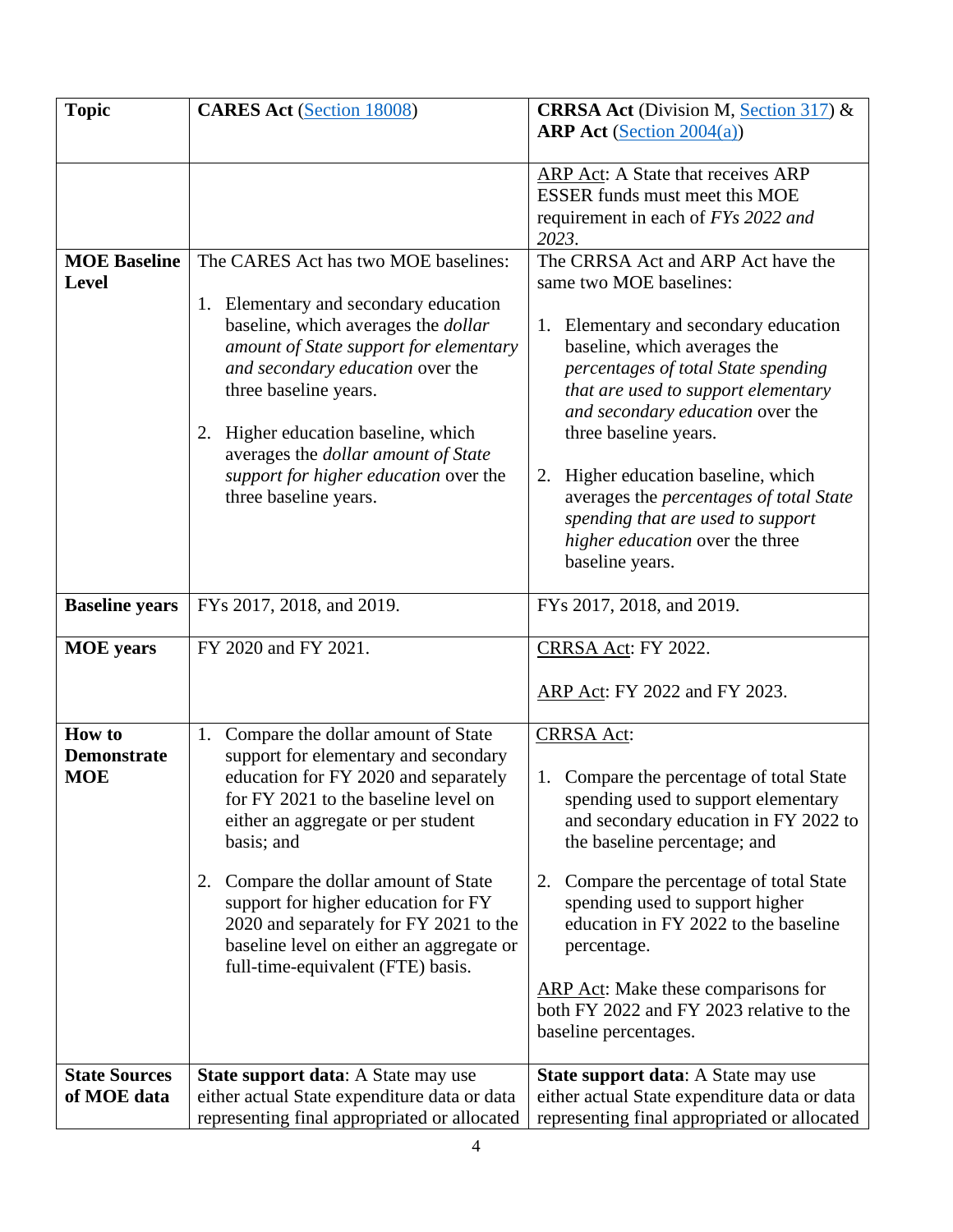| <b>Topic</b>                           | <b>CARES Act (Section 18008)</b>                                                                                                                                                                                                                                                                                                                    | <b>CRRSA Act</b> (Division M, Section 317) $\&$<br><b>ARP</b> Act (Section $2004(a)$ )                                                                                                                                                                                                                                                                                                                                                               |
|----------------------------------------|-----------------------------------------------------------------------------------------------------------------------------------------------------------------------------------------------------------------------------------------------------------------------------------------------------------------------------------------------------|------------------------------------------------------------------------------------------------------------------------------------------------------------------------------------------------------------------------------------------------------------------------------------------------------------------------------------------------------------------------------------------------------------------------------------------------------|
|                                        | amounts for both the baseline levels and<br>the applicable comparison levels (FY 2020<br>and FY 2021).                                                                                                                                                                                                                                              | amounts for both the baseline levels and<br>the comparison levels (FY 2022 for<br>CRRSA Act, and FYs 2022 and 2023 for<br>ARP Act).                                                                                                                                                                                                                                                                                                                  |
|                                        | <b>State overall spending data: Not</b><br>relevant for CARES Act MOE<br>determination.                                                                                                                                                                                                                                                             | <b>State overall spending data:</b> A State must<br>use data on <i>actual</i> State expenditures to<br>demonstrate overall spending, consistent<br>with the statutory reference to "overall<br>State spending." A State may not use final<br>appropriated or allocated amounts that<br>differ from actual State expenditures to<br>demonstrate compliance with the MOE<br>requirements.                                                              |
| <b>MOE</b> Data<br>submission<br>dates | <b>Baseline data: Each State submitted</b><br>baseline data by September 1, 2020.<br>FY 2020 data: Each State submitted FY<br>2020 data by December 31, 2020. Baseline<br>data and FY 2020 data may be updated by<br>a State on or before May 17, 2021.<br>FY 2021 data: The Department intends to<br>collect FY 2021 data by December 30,<br>2021. | Baseline data: Each State must submit<br>baseline data by May 17, 2021.<br>FY 2022 data: Each State must submit FY<br>2022 interim data on appropriated or<br>allocated amounts for State support for<br>elementary and secondary education, State<br>support for higher education, and overall<br>State spending by December 30, 2021.<br>Each State must submit final expenditure<br>data for FY 2022 overall State spending in<br>spring $2023$ . |
|                                        |                                                                                                                                                                                                                                                                                                                                                     | FY 2023 data: Each State must submit FY<br>2023 interim data on appropriated or<br>allocated amounts for State support for<br>elementary and secondary education, State<br>support for higher education, and overall<br>State spending by December 30, 2022.<br>Each State must submit final expenditure<br>data for FY 2023 overall State spending in<br>spring 2024.                                                                               |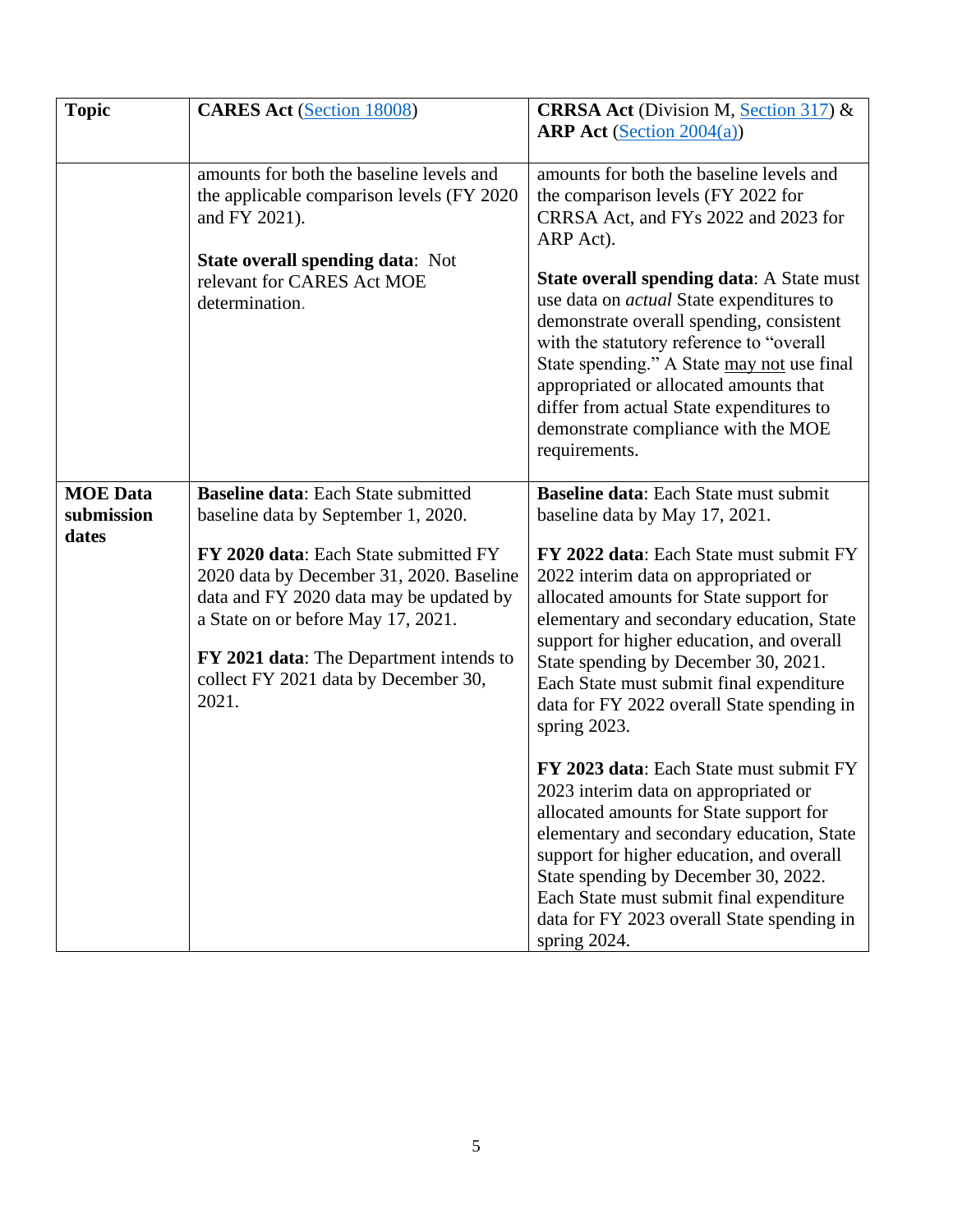### **1. What is meant by the term "fiscal year" in determining MOE?**

For purposes of determining MOE, a State may use either the applicable Federal fiscal year or the applicable State fiscal year. Fiscal years are denoted by the calendar year in which they end (e.g., the fiscal year that ends June 30, 2021 would be deemed fiscal year 2021). See chart below for an example of how State and Federal fiscal years align with particular school years.

| <b>Federal fiscal year</b>                     | State fiscal year (example)  | <b>School</b> |
|------------------------------------------------|------------------------------|---------------|
|                                                |                              | Year          |
| FY 2020   October 1, 2019 - September 30, 2020 | July 1, 2019 - June 30, 2020 | 2019-2020     |
| FY 2021   October 1, 2020 - September 30, 2021 | July 1, 2020 - June 30, 2021 | 2020-2021     |
| FY 2022   October 2, 2021 - September 30, 2022 | July 1, 2021 - June 30, 2022 | 2021-2022     |
| FY 2023   October 2, 2022 - September 30, 2023 | July 1, 2022 - June 30, 2023 | 2022-2023     |

#### **2. How does a State quantify the amount of its support for elementary and secondary education?**

The CARES Act, CRRSA Act, and ARP Act do not specify how a State must determine its "support for elementary and secondary education" for purposes of the MOE requirements, and the Department is not defining this term through regulation. Rather, in recognition of the variations in education finance data and the lack of a statutory definition, the Department is providing States with principles that provide flexibility in quantifying the amount of that support.

In quantifying its support for elementary and secondary education, the data used by a State to determine the level of support must—

- Include funds provided through the primary funding mechanisms through which a State provides support for elementary and secondary education.
- Be consistent from year to year.
- Be based on adequate documentation.

In quantifying support for elementary and secondary education, a State may choose to establish its level of support—

- Solely on the basis of the amount of funds provided through its primary elementary and secondary education funding formula(e).
- By also including categorical and other support that is not provided through the primary funding formula(e). For example, a State may include data such as funding under State auspices for nonappropriated support (e.g., tobacco settlement funds and lotteries) specifically set aside for current expenditures for elementary and secondary education and interest or earnings received from State endowments pledged to elementary and secondary education.
- On the basis of data that it provides for other purposes, such as data that it includes as "Revenue from State Sources" in the annual National Public Education Finance Survey conducted by the National Center for Education Statistics (NCES).

In quantifying support for elementary and secondary education, the data used by a State to determine the level of support may *not*—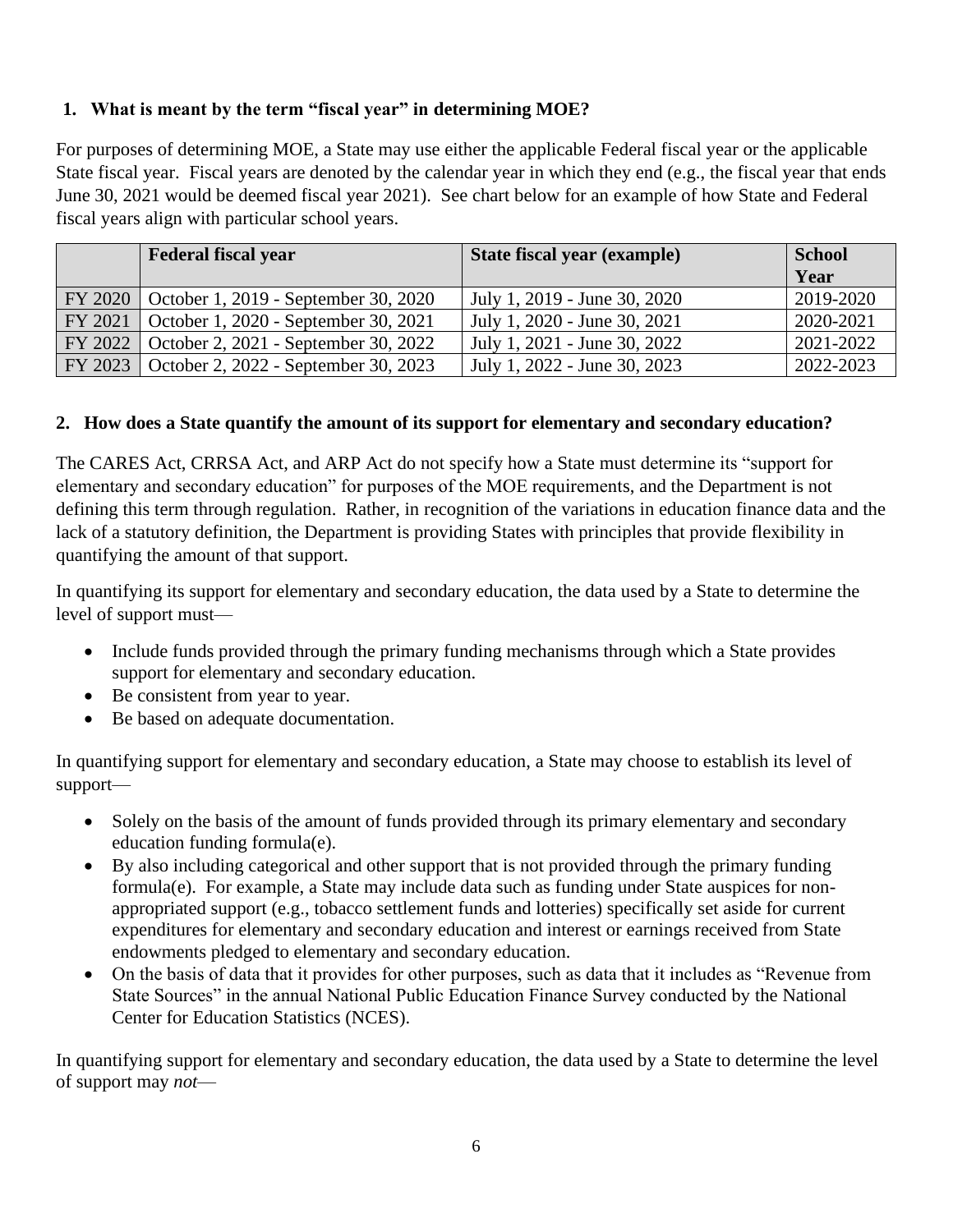- Include support from private donors, such as charitable contributions that individuals make to elementary and secondary education.
- Include Federal funds.

## **3. How does a State quantify the amount of its support for higher education?**

Although the CARES Act, CRRSA Act, and ARP Act exclude certain data from MOE determinations, they do not specify how a State must determine its "support for higher education." Rather, in recognition of the variations in the types of support for higher education and the lack of a statutory definition, the Department is providing States with principles that provide flexibility in quantifying the amount of that support.

In quantifying support for higher education, the data used by a State to determine the level of support must—

- Include only *State* support for higher education. In some States, local governments may provide support for community colleges or other institutions of higher education (IHEs). Local government contributions are not considered State support.
- Include funds provided by the principal funding mechanisms through which a State provides support to IHEs. For example, the data would include State appropriations for operational support for institutions of higher education. A State must consider unrestricted State funding for IHEs to be State support for such institutions even if those institutions choose to use a portion of that funding for financial assistance to students. This financial assistance is not considered to be tuition and fees paid by students or direct State support to students.
- Include State need-based financial aid.
- Be consistent from year to year.
- Be based on adequate documentation that substantiates the levels of support that it has used in making MOE calculations.

In quantifying support for higher education, the data used by a State to determine the level of support may—

- Include data in addition to that provided in the appropriations enacted by the State legislature for IHEs. For example, a State may include data such as funding under State auspices for non-appropriated support (e.g., tobacco settlement funds and lotteries) specifically set aside for higher education and interest or earnings received from State endowments pledged to IHEs.
- Include State appropriations to IHEs for financial assistance programs both need-based and meritbased) to defray the costs of tuition and fees paid by students (when the appropriated funds flow directly to the IHEs). The fact that the funds represent student financial aid for other purposes does not preclude such funds from consideration as State support for higher education in the CARES Act, CRRSA Act, or ARP Act programs.
- Include State appropriations for dual enrollment or early college programs.

In quantifying support for higher education, the data used by a State to determine the level of support may *not*  include—

• Support for capital projects, research and development, or tuition and fees paid by students. If a State provides unrestricted State funding to IHEs and does not make separate appropriations for capital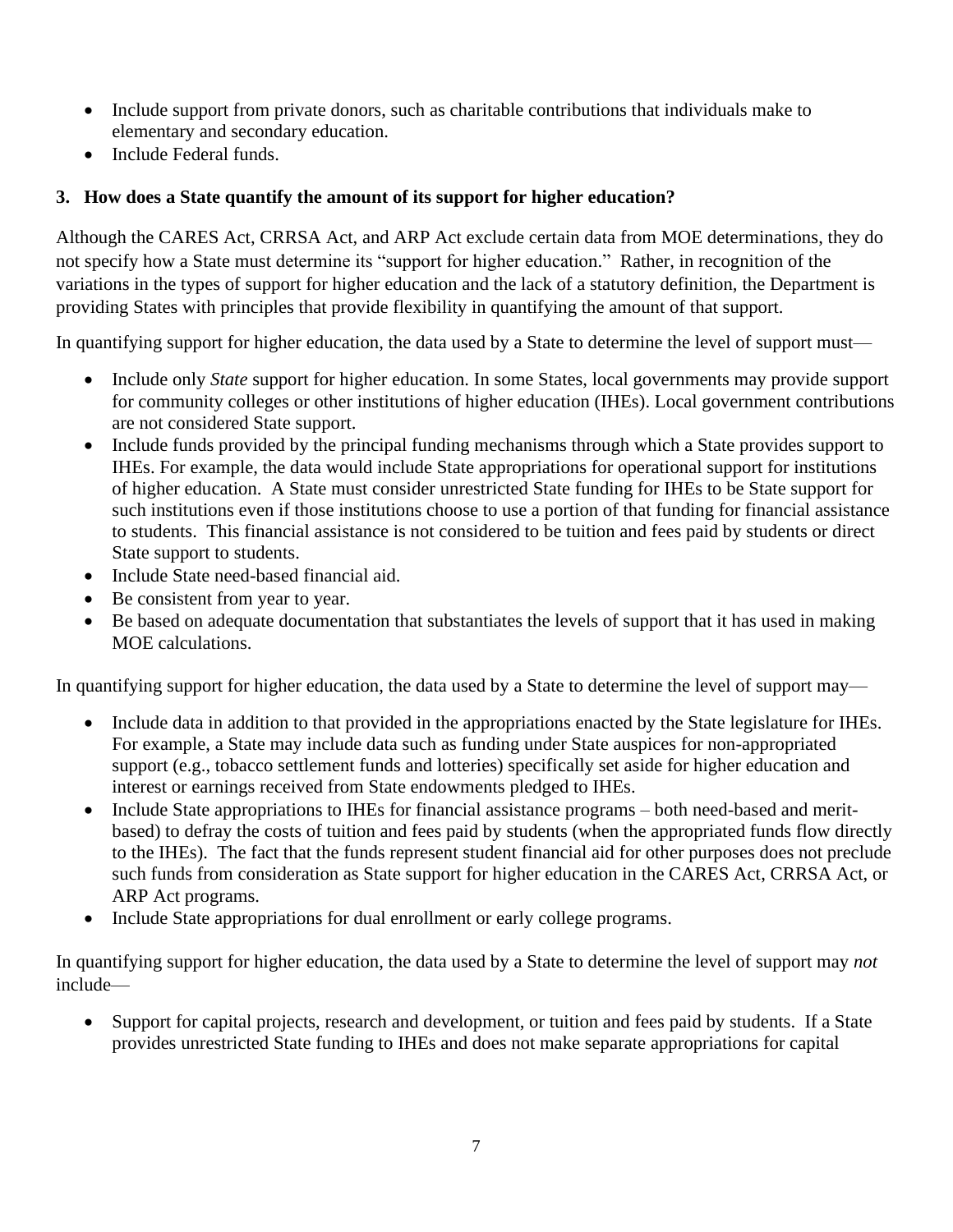expenditures or research and development, the State must estimate the amount of capital expenditures and research and development expenditures to be excluded from the unrestricted funding.

- Support from private donors, such as charitable contributions that individuals make to IHEs. This also includes corporate contributions for IHEs, such as payments that a corporation makes for stadiumnaming rights.
- Federal funds, including Higher Education Emergency Relief Funds.
- **3(a). May a State include Coronavirus Relief Funds (CRF) awarded under the CARES Act and Coronavirus State and Local Fiscal Recovery Funds (SLFRF) awarded under the ARP Act by the Department of the Treasury that are spent on elementary and secondary education or higher education as State support for education when determining maintenance of effort under section 18008 of the CARES Act, section 317 of the CRRSA Act, and section 2004(a) of the ARP Act?** *(NEW Question February 4, 2022)*

Yes, a State may include both CRF and SLFRF funds, contingent on the limitations summarized below.

**SLFRF Funds**: A State may include SLFRF funds, up to the State's calculated amount of COVID-related losses in revenue, that are spent on elementary and secondary education or higher education, as applicable, as State support for education to meet the maintenance of effort requirements in section 18008 of the CARES Act, section 317 of the CRRSA Act, and section 2004(a) of the ARP Act. On January 6, 2022, the U.S. Department of the Treasury issued a [final rule](https://home.treasury.gov/system/files/136/SLFRF-Final-Rule.pdf) for the SLFRF, which clarified that SLFRF funds, available to be used for government services up to the State's amount of lost revenue due to the public health emergency calculated under section  $602(c)(1)(C)$  of the Social Security Act, may be used towards meeting non-Federal matching requirements in other Federal programs. Consistent with this final rule, because SLFRF funds available for the provision of government services are more appropriately identified as revenue sharing available to meet non-Federal matching requirements, the U.S. Department of Education (Department) is allowing States to include SLFRF funds available for the provision of government services that are spent on elementary and secondary education or higher education, as applicable, for the purpose of determining State support for education under the maintenance of effort requirements referenced above.

**CRF Funds**: The Department has also concluded that States may include CRF funds that are spent on elementary and secondary education or higher education, as applicable, in determining State support for education under the maintenance of effort requirements referenced above, consistent with CRF guidance issued by the Department of the Treasury.

All uses of the CRF and SLFRF, including as State support for education, are subject to the restrictions on use imposed by sections 601 and 602 of the Social Security Act, respectively, and Treasury's implementing guidance and regulations.

If a State wishes to update its maintenance of effort data or a waiver request previously submitted to the Department under any of the above provisions, please contact your program officer at [state].oese@ed.gov.

## **4. How does a State quantify the amount of "overall spending" for a given fiscal year?**

For CRRSA Act and ARP Act MOE requirements, a State must quantify the amount of its overall spending during the baseline years (i.e., FYs 2017, 2018, and 2019) as well as during the year(s) in which the State must maintain effort (i.e., FY 2022 for the CRRSA Act and FYs 2022 and 2023 for the ARP Act). A State's overall spending in a given year includes not only a State's actual expenditures on elementary, secondary, and higher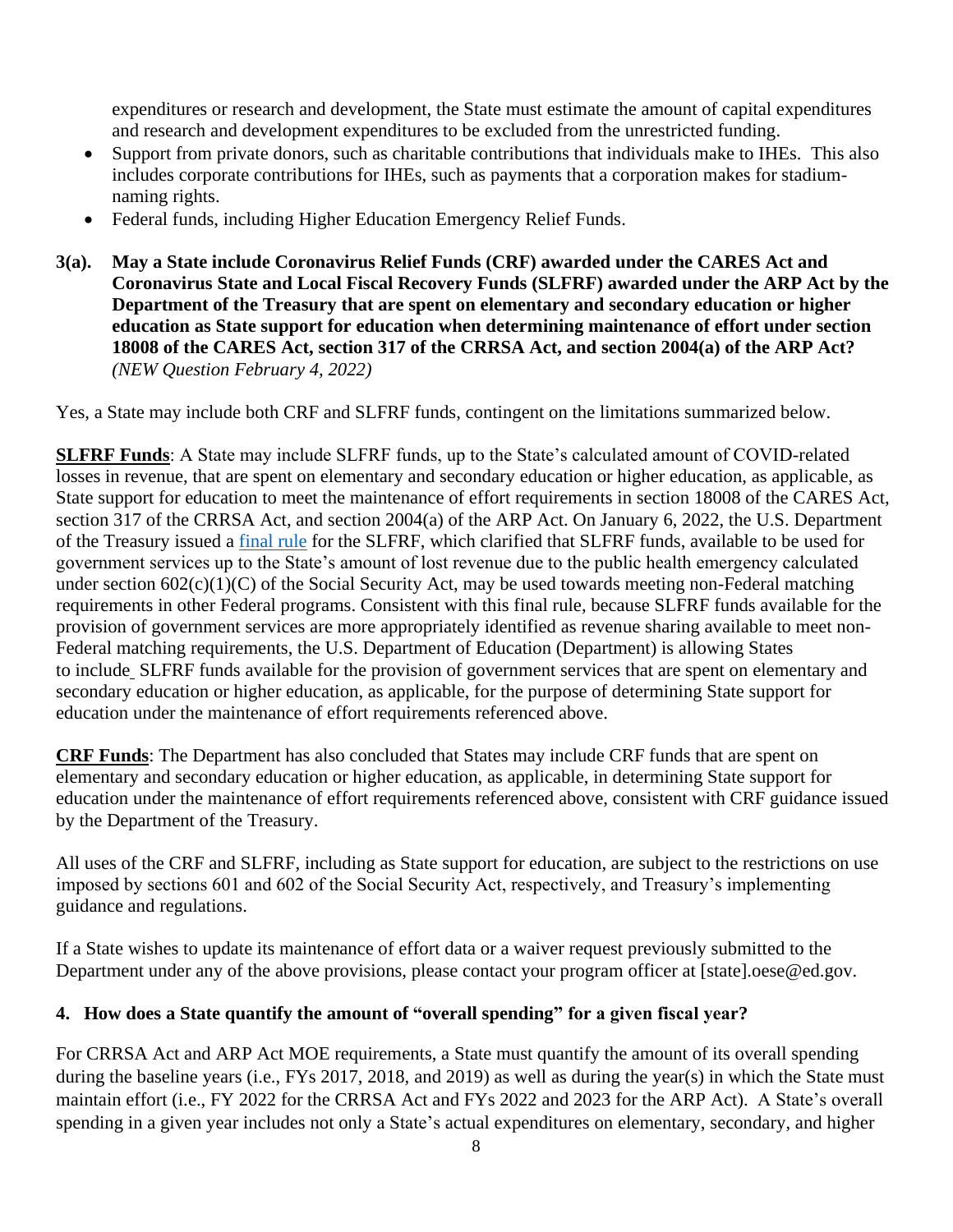education, but also expenditures on all other activities and services that it supports with State funds (e.g., public welfare, public health, public safety, and transportation). A State's overall spending does not include expenditures of Federal funds or generally funds from restricted sources (e.g., settlement funds, highway funds, or wildlife funds). A State may not use final appropriated or allocated amounts that differ from actual State expenditures. Furthermore, a State's overall spending may differ from its initial appropriated amounts or the revenues that a State generates each year.

#### **5. Must a State use the same data sources each year to determine State support for elementary and secondary education, State support for higher education, and overall State spending?**

The data a State uses for purposes of the MOE requirements must be consistent from year to year. As a result, a State must use the same data sources to determine State support for elementary and secondary education and for higher education across fiscal years. Similarly, a State must use the same data sources in determining overall State spending for the baseline years and FYs 2022 and 2023.

A State may update previously submitted MOE data and incorporate data from other sources as long as it continues to use the same data sources across fiscal years. A State may update previously submitted CARES Act MOE data through May 17, 2021.

#### **6. May the Secretary waive the MOE requirements in the CARES Act, the CRRSA Act, and the ARP Act?**

Yes. Under the waiver authority in section 2004(a)(2) of the ARP Act, the Secretary may waive any MOE requirements associated with the Education Stabilization Fund (e.g., CARES Act, CRRSA Act, and ARP Act MOE requirements) for the purpose of relieving fiscal burdens incurred by States in preventing, preparing for, and responding to the coronavirus. Accordingly, in the context of the factors described below in FAQ 8, this standard applies to MOE waivers under section 2004(a)(1) of the ARP Act, section 18008(b) of the CARES Act, and section 317(b) of Division M of the CRRSA Act.

### **7. What information must a State provide to request an MOE waiver under the CARES Act, the CRRSA Act, and the ARP Act?**

In seeking an MOE waiver, a State must submit:

- (a) Data substantiating the levels of State support for elementary and secondary education and for higher education for any fiscal year for which a waiver is requested;
- (b) Data substantiating the State's overall spending or data on appropriated or allocated amounts available for State spending (if a waiver is requested for FY 2022 or 2023);
- (c) A description of the extent to which the State experienced fiscal burdens as a result of preventing, preparing for, and responding to the coronavirus and an explanation of how those fiscal burdens affected the State's ability to maintain fiscal effort (e.g., the status of and any changes to the State's rainy day fund, whether the State experienced a decline in revenues, or an increase in other emergency expenses resulting from the pandemic, such as expenses related to health care, unemployment insurance, or support for small businesses); and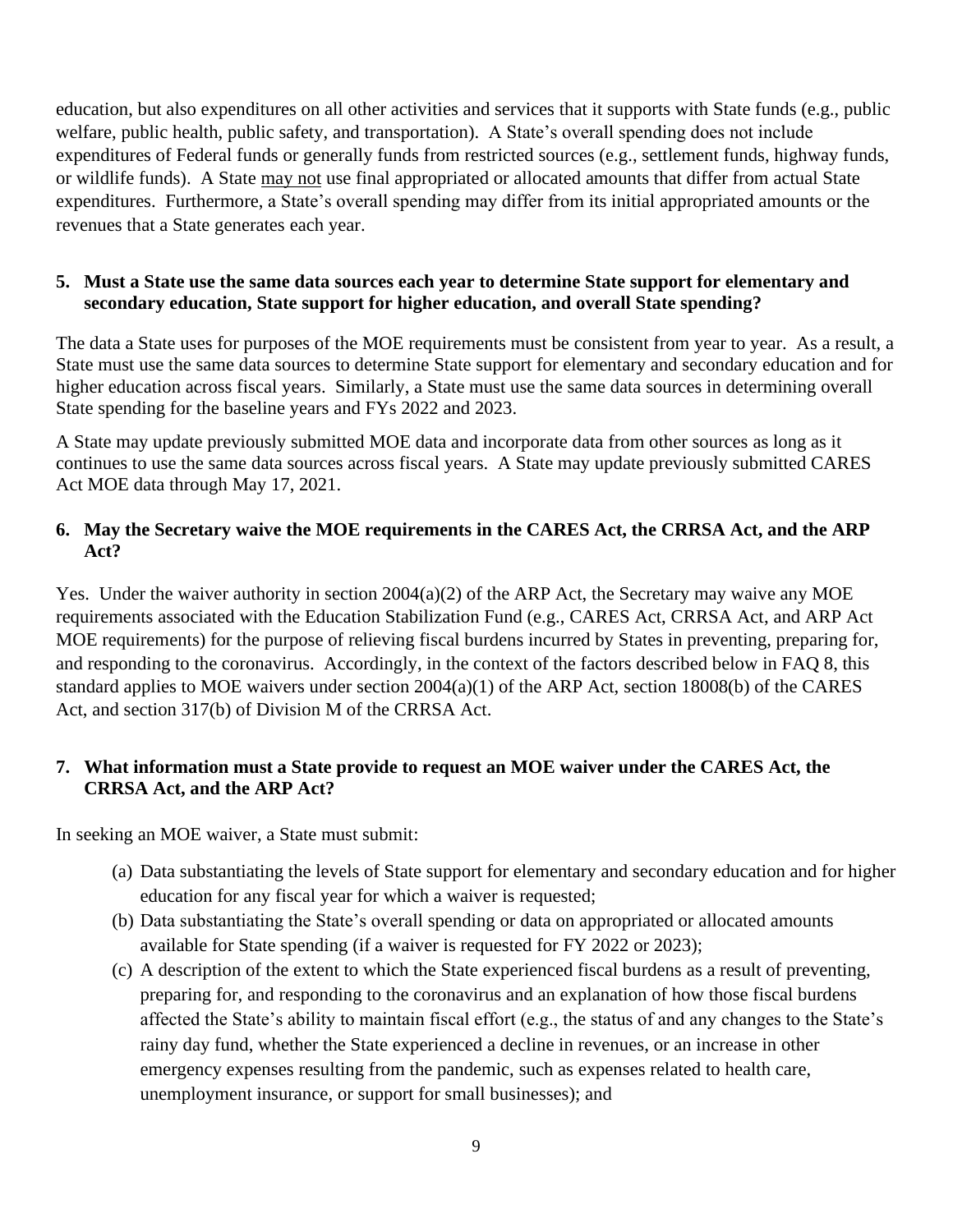(d) Documentation and data supporting the description of the State's fiscal burdens (e.g., revenue data, appropriation tables, unemployment statistics, etc.) including any State actions that impacted State revenue (e.g., tax increases or decreases).

In addition, in its waiver request, a State should submit information on the relevant factors listed in FAQ 8 to support its request. A State must submit the MOE waiver request form (Appendix C) when requesting a waiver. The Secretary may ask States for additional information after States submit the MOE waiver request form.

### **8. What factors might the Secretary consider in deciding whether to grant a State's MOE waiver request?**

The Department's approach to MOE waiver requests will be rooted in the consideration of the impact on students. The purpose of ARP ESSER, ESSER I, ESSER II, GEER I, GEER II, and EANS funds is to expand resources for K-12 and postsecondary schools and students, not to replace existing State commitments to K-12 and postsecondary education.

As a result, in determining whether to grant a State an MOE waiver, the Secretary may consider factors such as:

## **Has the State increased support for education?**

The Department understands that it is possible that a State has maintained or increased overall funding for education and the proportion of the State budget for education has still declined because of increases in other areas of the budget (e.g., public health). In these cases, the Secretary may consider:

- Has total State funding for K-12 education and for higher education (calculated separately) increased from the prior fiscal year?
- Has total State funding for K-12 education and for higher education (calculated separately) increased over time (e.g., since baseline years)?
- Has per-pupil State funding for K-12 education and for higher education (calculated separately) increased from the prior fiscal year?
- Has per-pupil State funding for K-12 education and for higher education (calculated separately) increased over time (e.g., since baseline years)?
- Has the State appropriated an increase in State funding for K-12 education and for higher education for future fiscal years?

### **Are there exceptional circumstances that caused the State to be unable to maintain support for education?**

If a State's support for education declined, the Secretary may consider:

- Are there specific severe effects of the COVID-19 pandemic on the State's economy that necessitated reductions in support for elementary and secondary education and for higher education?
- What steps did the State take to avoid and/or minimize such reductions?
- Did the State use Coronavirus State and Local Fiscal Recovery Funds awarded by the U.S. Department of the Treasury under section 9901 of the ARP Act to support elementary and secondary education and higher education?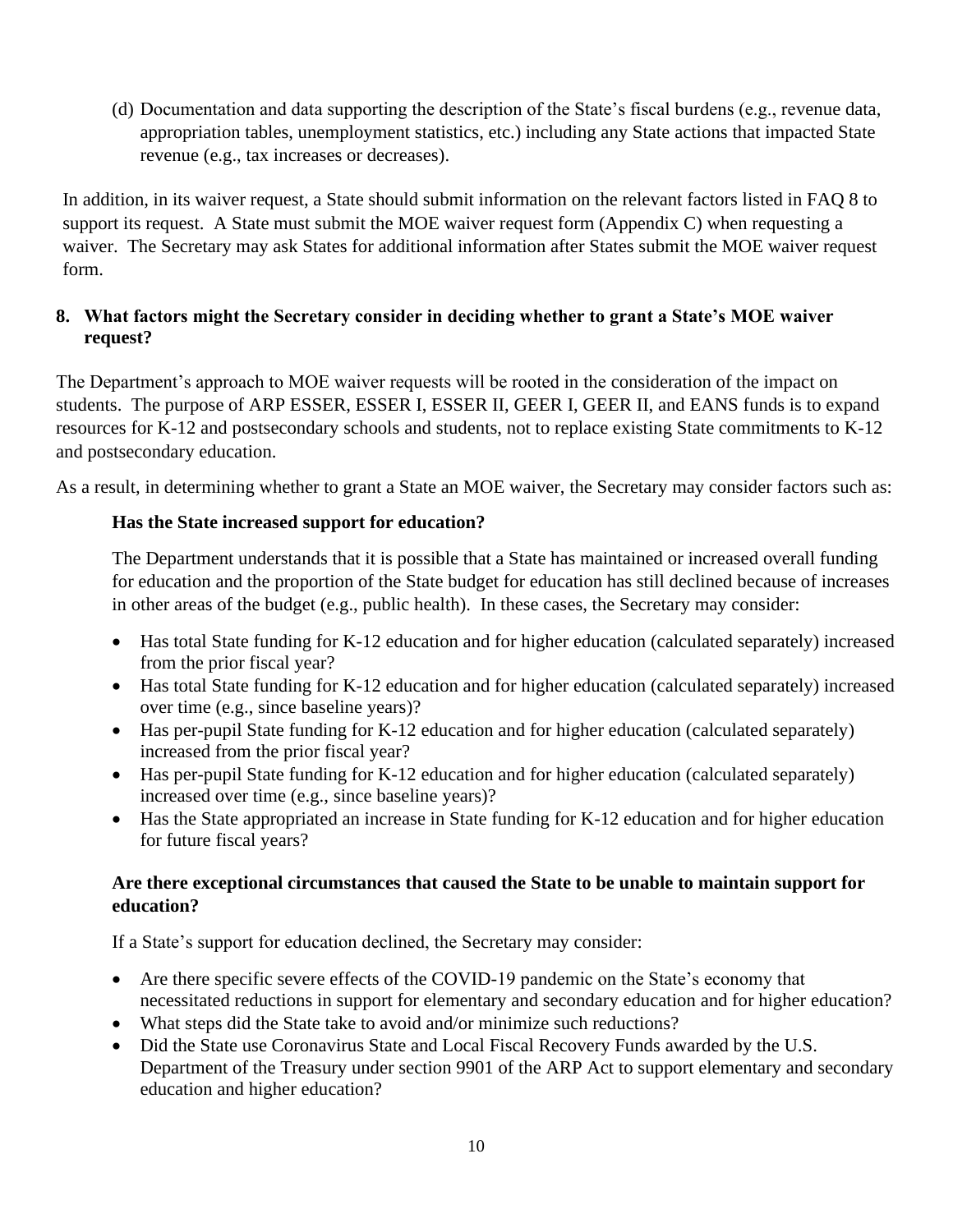- How did reductions in support for elementary and secondary education and for higher education compare to other budget categories?
- Did the State take steps that reduced or will it take steps to proactively reduce its financial resources in a way that impacted or will impact its ability to meet MOE requirements (e.g., tax changes (and in what context), additional contributions to rainy day funds)? If so, what was the impact of the reduction or what is the anticipated impact (e.g., to what extent were its resources reduced or will its resources be reduced)?

### **Has the State used or will it use ESSER, GEER, or Higher Education Emergency Relief (HEER) funding to replace State funding for education?**

It is important for the Department to understand the State's use of pandemic-related Federal funds when reviewing a request for a waiver. The Secretary may therefore consider:

- Will all unallocated ESSER or GEER funds relevant to the waiver be used to provide net new resources to K-12 schools and to higher education and not be used to replace existing State commitments to K-12 education and to higher education?
- Will all unallocated HEER funds be used to provide net new resources to higher education and not be used to replace existing State commitments to higher education?
- Has the State previously used any ESSER, GEER, or HEER funds to replace State funding for education?

Note that the factors listed above may not be used to demonstrate that the State maintained effort but rather are considerations for determining whether a waiver is warranted.

## **9. When may a State request a waiver of the CARES Act MOE requirements?**

A State may request a waiver of the CARES Act MOE requirements at this time for FYs 2020 and 2021. A State may include requests related to more than one fiscal year in a single waiver request, if necessary.

## **10. When may a State request a waiver of the CRRSA Act and ARP Act MOE requirements?**

A State may request a waiver of the CRRSA Act and ARP Act MOE requirements when the State can demonstrate that it is unable to comply with the MOE requirements for FY 2022 or FY 2023.

The CRRSA Act and ARP Act require a State to meet MOE based on its levels of State support for education relative to overall State spending. Accordingly, a State generally will not be able to fully demonstrate it failed to meet the CRRSA Act or ARP Act MOE requirements until it has available expenditure data to document overall State spending for the applicable fiscal year(s) (i.e., FY 2022 and/or FY 2023).

However, in some circumstances, a State may be able to accurately project, prior to the close of a fiscal year for which fiscal effort must be maintained, that it will not maintain effort based on, for example, a level of appropriated funds that would not permit the requisite expenditures. In such circumstances, the State may request an MOE waiver on the basis of projected data. Based on the strength of the projected data and other information submitted by the State, the Secretary would consider making a preliminary waiver determination before final expenditure data are available. Any preliminary determination to grant a waiver would be conditioned on an assurance that the State will not subsequently decrease either its level of State support for elementary and secondary education or higher education as demonstrated in the original waiver request. That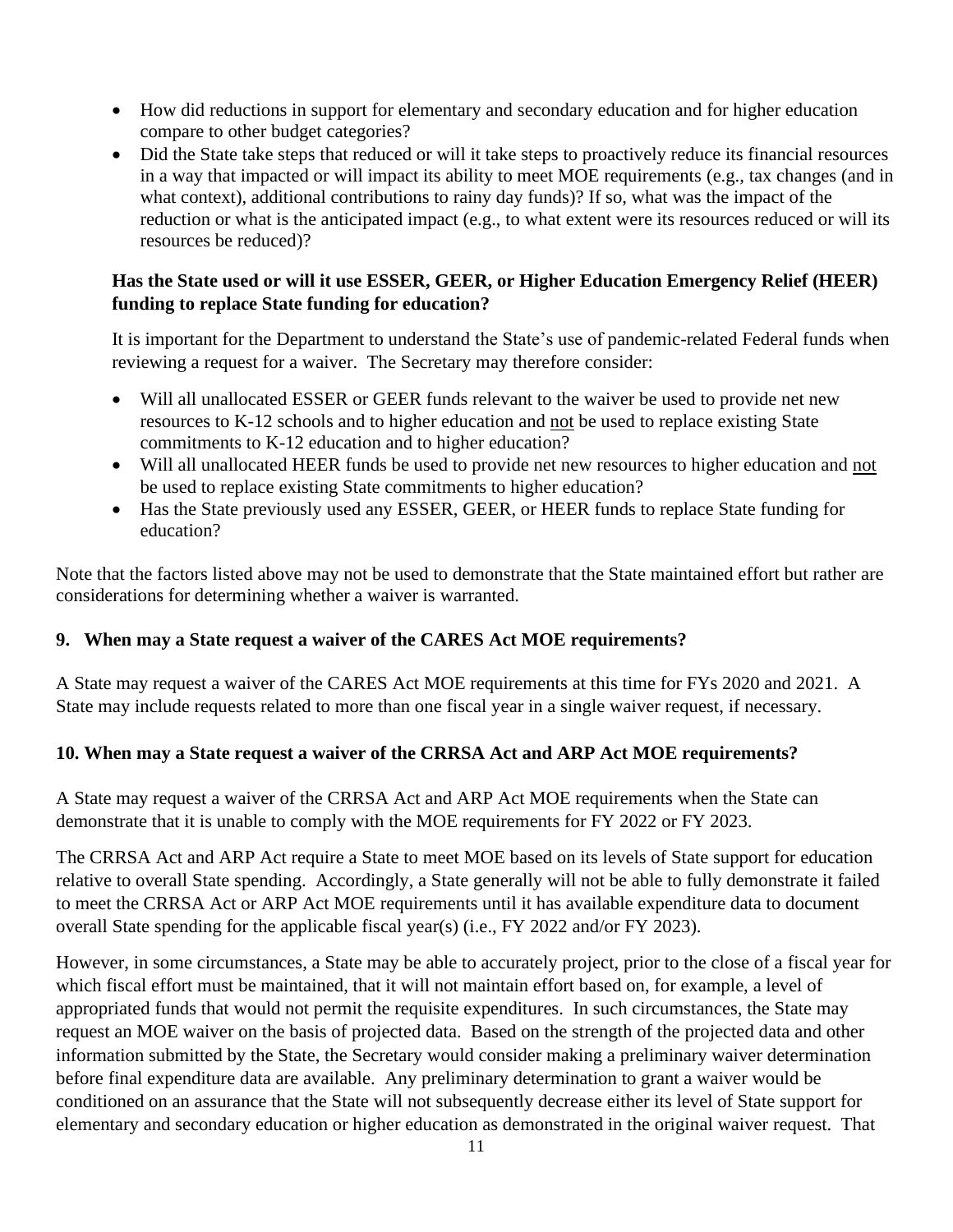preliminary waiver determination would become the Secretary's final determination after the State submits final expenditure data and demonstrates that it met the condition on levels of State support.

### **11. How may a State request a waiver of the MOE requirements under the CARES Act, CRRSA Act, or ARP Act?**

A State must submit its waiver request to the Department using the MOE waiver request form (Appendix C) and submitting the form through its State mailbox, which is [State[\].oese@ed.gov.](mailto:.oese@ed.gov)

### **12. What enforcement actions may the Secretary take if a State fails to maintain fiscal effort and does not receive a waiver?**

If a State fails to meet the MOE requirements and does not request and receive an MOE waiver, the Department has available a range of enforcement options. For example, the Department could seek recovery of funds under section 452 of the General Education Provisions Act (GEPA) and withhold the remaining amount of a State's GEER I and II, ESSER I and II, EANS, and ARP ESSER awards, as applicable, under section 455 of GEPA.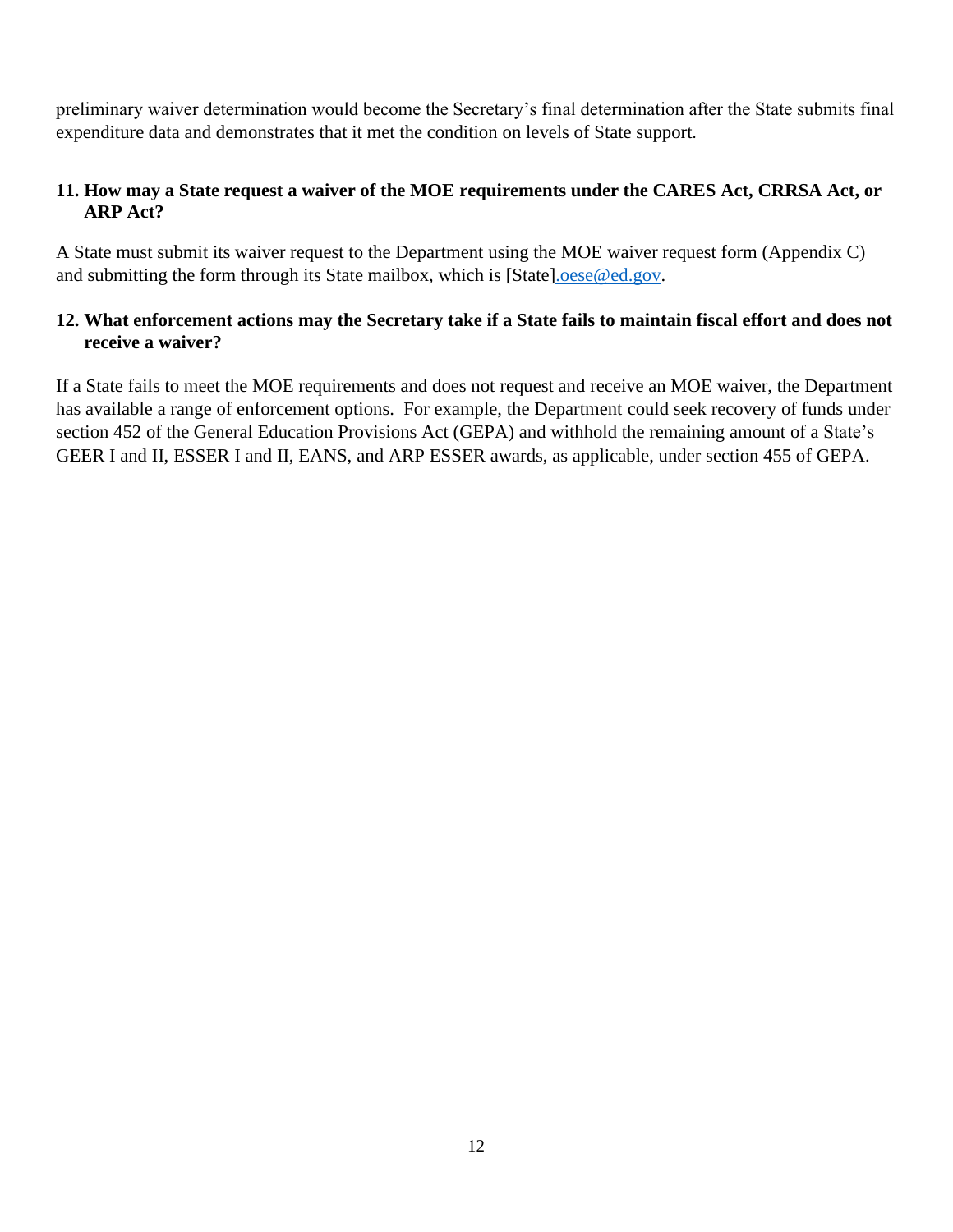## **Appendix A: Calculating MOE under CARES Act, CRRSA Act & ARP Act Worksheet**

|                                                      | <b>CARES Act (Section 18008)</b>                                                                                                                                                                                                                                                                                                                                                                                                                                                                                                                                        | <b>CRRSA Act</b> (Division M, Section 317) & ARP Act (Section<br>2004(a)                                                                                                                                                                                                                                                                                                                                                                                                                                                                                                                                                                                                                                                                                                             |
|------------------------------------------------------|-------------------------------------------------------------------------------------------------------------------------------------------------------------------------------------------------------------------------------------------------------------------------------------------------------------------------------------------------------------------------------------------------------------------------------------------------------------------------------------------------------------------------------------------------------------------------|--------------------------------------------------------------------------------------------------------------------------------------------------------------------------------------------------------------------------------------------------------------------------------------------------------------------------------------------------------------------------------------------------------------------------------------------------------------------------------------------------------------------------------------------------------------------------------------------------------------------------------------------------------------------------------------------------------------------------------------------------------------------------------------|
| <b>State</b><br><b>Sources of</b><br><b>MOE</b> data | State support data: A State may use <i>either</i> actual State<br>expenditure data or data representing final appropriated or<br>allocated amounts for both the baseline levels and the<br>applicable comparison level (FY 2020 and FY 2021).                                                                                                                                                                                                                                                                                                                           | State support data: A State may use either actual State<br>expenditure data or data representing final appropriated or<br>allocated amounts for both the baseline levels and the<br>applicable comparison level (FY 2022 and FY 2023).<br><b>State overall spending data:</b> A State <i>must</i> use data on <i>actual</i><br>State expenditures to demonstrate overall spending. A State<br>may not use final appropriated or allocated amounts.                                                                                                                                                                                                                                                                                                                                   |
| <b>Calculation</b><br>of MOE                         | <b>Elementary and Secondary Education Baseline:</b>                                                                                                                                                                                                                                                                                                                                                                                                                                                                                                                     | <b>Elementary and Secondary Education Baseline:</b>                                                                                                                                                                                                                                                                                                                                                                                                                                                                                                                                                                                                                                                                                                                                  |
| <b>baselines</b>                                     | 1. Determine State support for elementary and secondary<br>education for each of FYs 2017, 2018, and 2019.<br>2. Average the State support for elementary and secondary<br>education for these three fiscal years.<br><b>Example:</b><br>State support for elementary and secondary education:<br>2017: \$75<br>2018: \$125<br>2019: \$100<br>Elementary and Secondary Education Baseline: Average =<br>$($75 + $125 + $100)/3 = $100$<br><b>Higher Education Baseline:</b><br>1. Determine State support for higher education for each of<br>FYs 2017, 2018, and 2019. | 1. Determine State support for elementary and secondary<br>education for each of FYs 2017, 2018, and 2019.<br>2. Determine overall State spending for each of FYs 2017,<br>2018, and 2019.<br>3. Calculate the percentage of total State spending that is<br>used to support elementary and secondary education for<br>each of the three fiscal years by dividing the State's<br>support for elementary and secondary education by the<br>State's overall spending for each of the three fiscal years.<br>4. Average the elementary and secondary education baseline<br>percentages for the three fiscal years.<br><b>Example:</b><br>State support for elementary and secondary education:<br>2017: \$75<br>2018: \$125<br>2019: \$100<br>State's overall spending:<br>2017: \$1200 |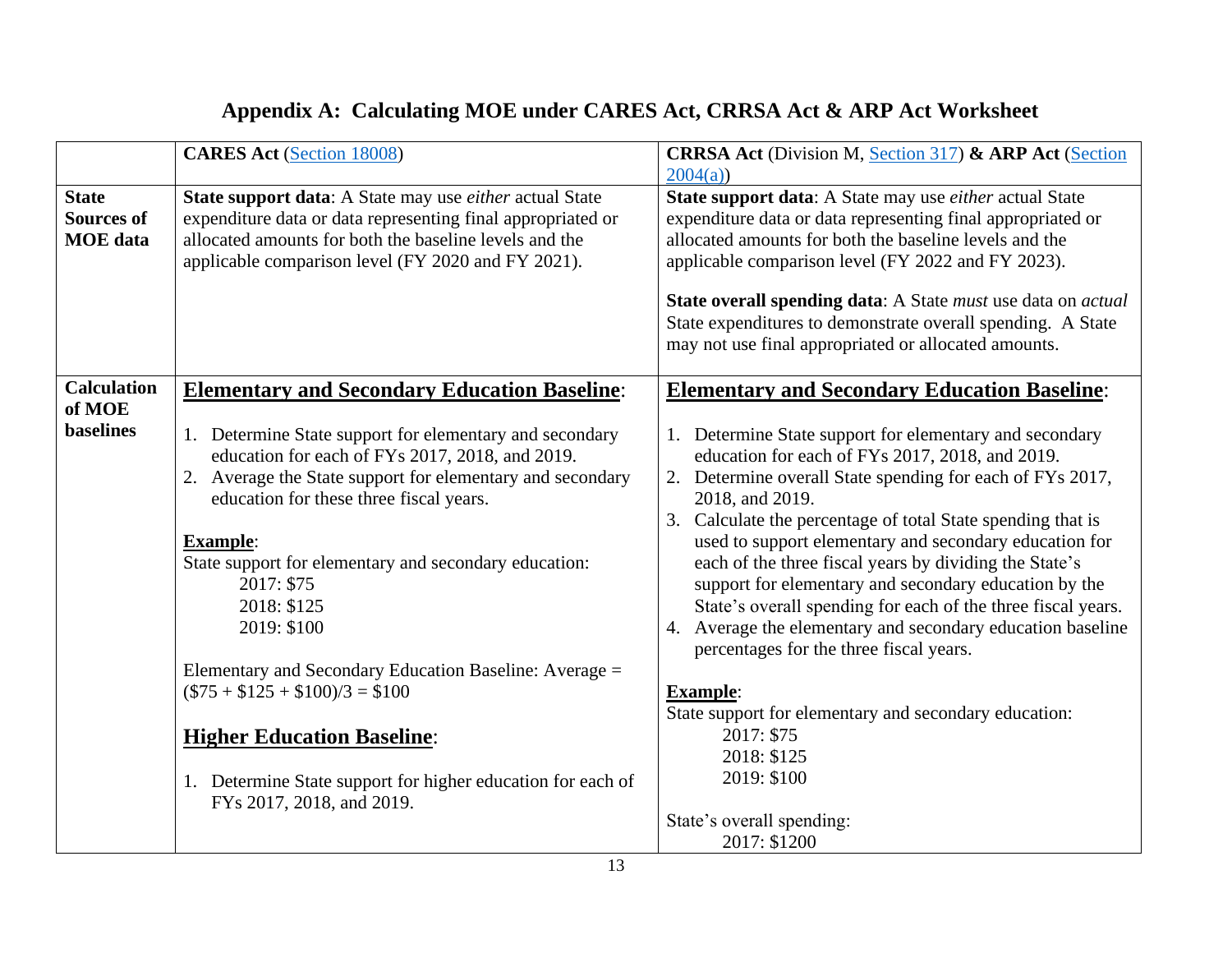| <b>CARES Act (Section 18008)</b>                                                                                                                                                   | <b>CRRSA Act</b> (Division M, Section 317) & ARP Act (Section                                                                                                                                                                                                                                                                                                                                                                                                                                                                                                              |
|------------------------------------------------------------------------------------------------------------------------------------------------------------------------------------|----------------------------------------------------------------------------------------------------------------------------------------------------------------------------------------------------------------------------------------------------------------------------------------------------------------------------------------------------------------------------------------------------------------------------------------------------------------------------------------------------------------------------------------------------------------------------|
|                                                                                                                                                                                    | 2004(a)                                                                                                                                                                                                                                                                                                                                                                                                                                                                                                                                                                    |
| 2. Average State support for higher education for these three                                                                                                                      | 2018: \$800                                                                                                                                                                                                                                                                                                                                                                                                                                                                                                                                                                |
| fiscal years.                                                                                                                                                                      | 2019: \$1000                                                                                                                                                                                                                                                                                                                                                                                                                                                                                                                                                               |
| <b>Example:</b><br>State support for higher education:<br>2017: \$30<br>2018: \$35<br>2019: \$25<br><b>Higher Education Baseline:</b><br>Average = $(\$30 + \$35 + \$25)/3 = \$30$ | 1. Calculate the percentage of total State spending that is<br>used to support elementary and secondary education:<br>$2017: $75/$1200 = 6.3\%$<br>$2018: $125/\$800 = 15.6\%$<br>$2019: $100 \times 1000 = 10\%$<br>2. Baseline percentage of support for elementary and<br>secondary education: Average the percentages in line 1:<br>$(6.3\% + 15.6\% + 10\%)/3 = 10.6\%$<br><b>Higher Education Baseline:</b><br>1. Determine State support for higher education for each of<br>FYs 2017, 2018, and 2019.<br>2. Determine overall State spending for each of FYs 2017, |
|                                                                                                                                                                                    | 2018, and 2019.<br>3. Calculate the percentage of total State spending that is<br>used to support higher education for each of the three<br>fiscal years by dividing the State's support for higher<br>education by the State's overall spending for each of the<br>three fiscal years.<br>4. Average the higher education baseline percentages for the<br>three fiscal years.<br><b>Example:</b><br>State support for higher education:<br>2017: \$30<br>2018: \$35<br>2019: \$25                                                                                         |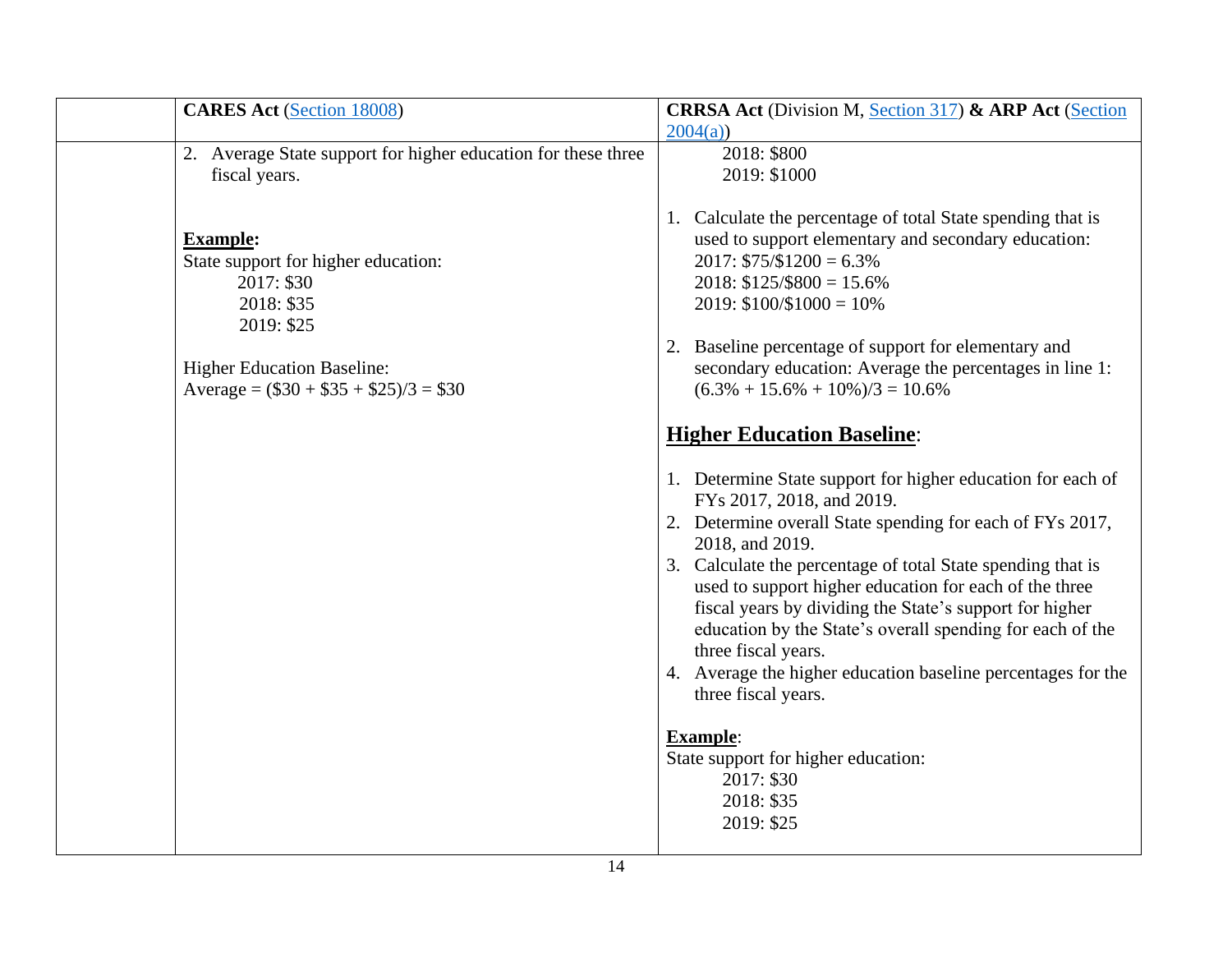|                              | <b>CARES Act (Section 18008)</b>                                                                                                                                                                                                                                                                                                                                                                                                                                                            | <b>CRRSA Act</b> (Division M, Section 317) & ARP Act (Section<br>2004(a)                                                                                                                                                                                                                                                                                                                                                                                                                                                                                                            |
|------------------------------|---------------------------------------------------------------------------------------------------------------------------------------------------------------------------------------------------------------------------------------------------------------------------------------------------------------------------------------------------------------------------------------------------------------------------------------------------------------------------------------------|-------------------------------------------------------------------------------------------------------------------------------------------------------------------------------------------------------------------------------------------------------------------------------------------------------------------------------------------------------------------------------------------------------------------------------------------------------------------------------------------------------------------------------------------------------------------------------------|
|                              |                                                                                                                                                                                                                                                                                                                                                                                                                                                                                             | State's overall spending:<br>2017: \$1200<br>2018: \$800<br>2019: \$1000                                                                                                                                                                                                                                                                                                                                                                                                                                                                                                            |
|                              |                                                                                                                                                                                                                                                                                                                                                                                                                                                                                             | 1. Calculate the percentage of total State spending that is<br>used to support higher education:<br>$2017: $30/$1200 = 2.5\%$<br>$2018: $35/\$800 = 4.4\%$<br>$2019: $25/\$1000 = 2.5\%$                                                                                                                                                                                                                                                                                                                                                                                            |
|                              |                                                                                                                                                                                                                                                                                                                                                                                                                                                                                             | 2. Baseline percentage of support for higher education:<br>Average the percentages in line 1: $(2.5\% + 4.4\% +$<br>$2.5\%$ )/3 = 3.1%                                                                                                                                                                                                                                                                                                                                                                                                                                              |
| <b>Calculation</b><br>of MOE | <b>Elementary and Secondary Education</b><br><b>Calculation:</b>                                                                                                                                                                                                                                                                                                                                                                                                                            | <b>Elementary and Secondary Education</b><br><b>Calculation:</b>                                                                                                                                                                                                                                                                                                                                                                                                                                                                                                                    |
|                              | 1. Determine the level of support for elementary and<br>secondary education for each of FYs 2020 and 2021.<br>2. Compare FY 2020 level of support for elementary and<br>secondary education to elementary and secondary<br>education baseline.<br>3. Compare FY 2021 level of support for elementary and<br>secondary education to elementary and secondary<br>education baseline.<br><b>Example:</b><br>State support for elementary and secondary education:<br>2020: \$125<br>2021: \$90 | 1. Determine the level of support for elementary and<br>secondary education in the applicable fiscal year (FY<br>2022 or FY 2023).<br>2. Determine State's overall spending in the applicable fiscal<br>year (FY 2022 or FY 2023).<br>3. Calculate the percentage of total State spending that is<br>used to support elementary and secondary education for<br>the applicable fiscal year (FY 2022 or FY 2023) by<br>dividing the State's support for elementary and secondary<br>education by the State's overall spending for the<br>applicable fiscal year (FY 2022 or FY 2023). |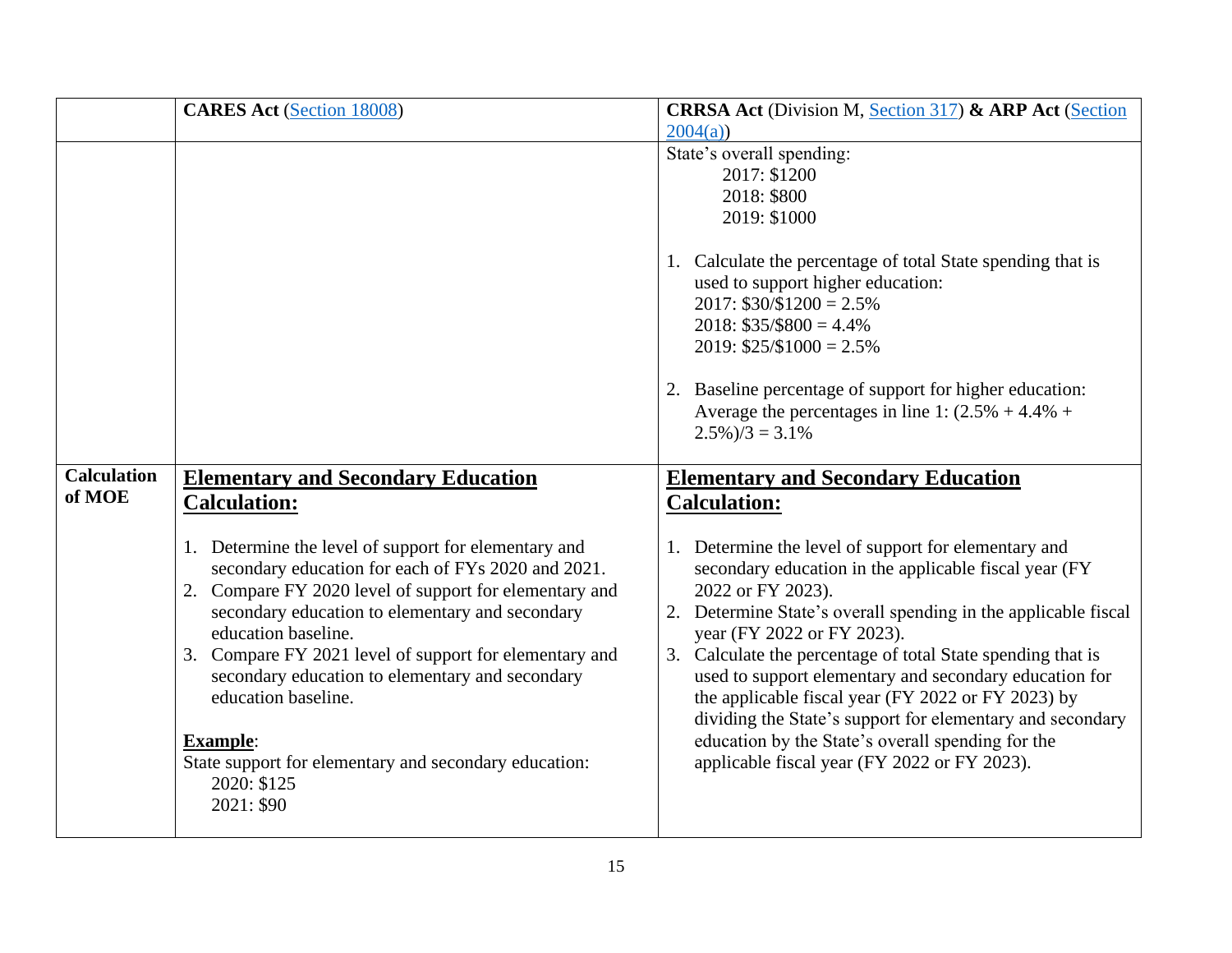| 2004(a)<br>Elementary and Secondary Education Baseline: \$100<br><b>Example for ARP FY 2023 MOE:</b><br>Note: This example illustrates the MOE calculation for FY<br>2023. A State must do this calculation separately for FY 2022<br><b>MOE</b> determination:<br>State support for elementary and secondary education in FY<br>and FY 2023.<br>2020 is \$125, which is more than the baseline of \$100. State<br>State support for elementary and secondary education:<br>2023: \$125<br>meets MOE requirement for FY 2020.<br>State support for elementary and secondary education in FY<br>State's overall spending: |  |
|--------------------------------------------------------------------------------------------------------------------------------------------------------------------------------------------------------------------------------------------------------------------------------------------------------------------------------------------------------------------------------------------------------------------------------------------------------------------------------------------------------------------------------------------------------------------------------------------------------------------------|--|
|                                                                                                                                                                                                                                                                                                                                                                                                                                                                                                                                                                                                                          |  |
|                                                                                                                                                                                                                                                                                                                                                                                                                                                                                                                                                                                                                          |  |
|                                                                                                                                                                                                                                                                                                                                                                                                                                                                                                                                                                                                                          |  |
| 2021 is \$90, which is less than the baseline of \$100. State<br>2023: \$1000<br>does not meet the MOE requirement for elementary and                                                                                                                                                                                                                                                                                                                                                                                                                                                                                    |  |
| secondary education for FY 2021 and may request a waiver of<br>Percentage of State support for elementary and secondary<br>education in FY 2023: $$125/\$1000 = 12.5\%$<br>this MOE requirement from the Secretary.                                                                                                                                                                                                                                                                                                                                                                                                      |  |
| Baseline percentage of support for elementary and secondary<br><b>Higher Education Calculation:</b><br>education: 10.6%<br>1. Determine the level of support for higher education for                                                                                                                                                                                                                                                                                                                                                                                                                                    |  |
| each of FYs 2020 and 2021.<br><b>MOE</b> determination:<br>2. Compare FY 2020 level of support for higher education to<br>The proportion of overall spending used to support<br>higher education baseline.<br>elementary and secondary education in FY 2023 is 12.5%,<br>3. Compare FY 2021 level of support for higher education to<br>which is more than the baseline of 10.6%. State meets the<br>higher education baseline.<br>MOE requirement for elementary and secondary education for                                                                                                                            |  |
| FY 2023.<br><b>Example:</b><br>State support for higher education:                                                                                                                                                                                                                                                                                                                                                                                                                                                                                                                                                       |  |
| <b>Higher Education Calculation:</b><br>2020: \$30<br>1. Determine the level of support for higher education in the<br>2021: \$25<br>applicable fiscal year (FY 2022 or FY 2023).                                                                                                                                                                                                                                                                                                                                                                                                                                        |  |
| 2. Determine State's overall spending in the applicable fiscal<br>Higher Education Baseline: \$30<br>year (FY 2022 or FY 2023).                                                                                                                                                                                                                                                                                                                                                                                                                                                                                          |  |
| 3. Calculate the percentage of total State spending that is<br><b>MOE</b> determination:<br>State support for higher education in FY 2020 is \$30, which is<br>used to support higher education for the applicable fiscal<br>year (FY 2022 or FY 2023) by dividing the State's<br>the same as the baseline of \$30. State meets MOE<br>requirement for FY 2020.<br>support for higher education by the State's overall                                                                                                                                                                                                   |  |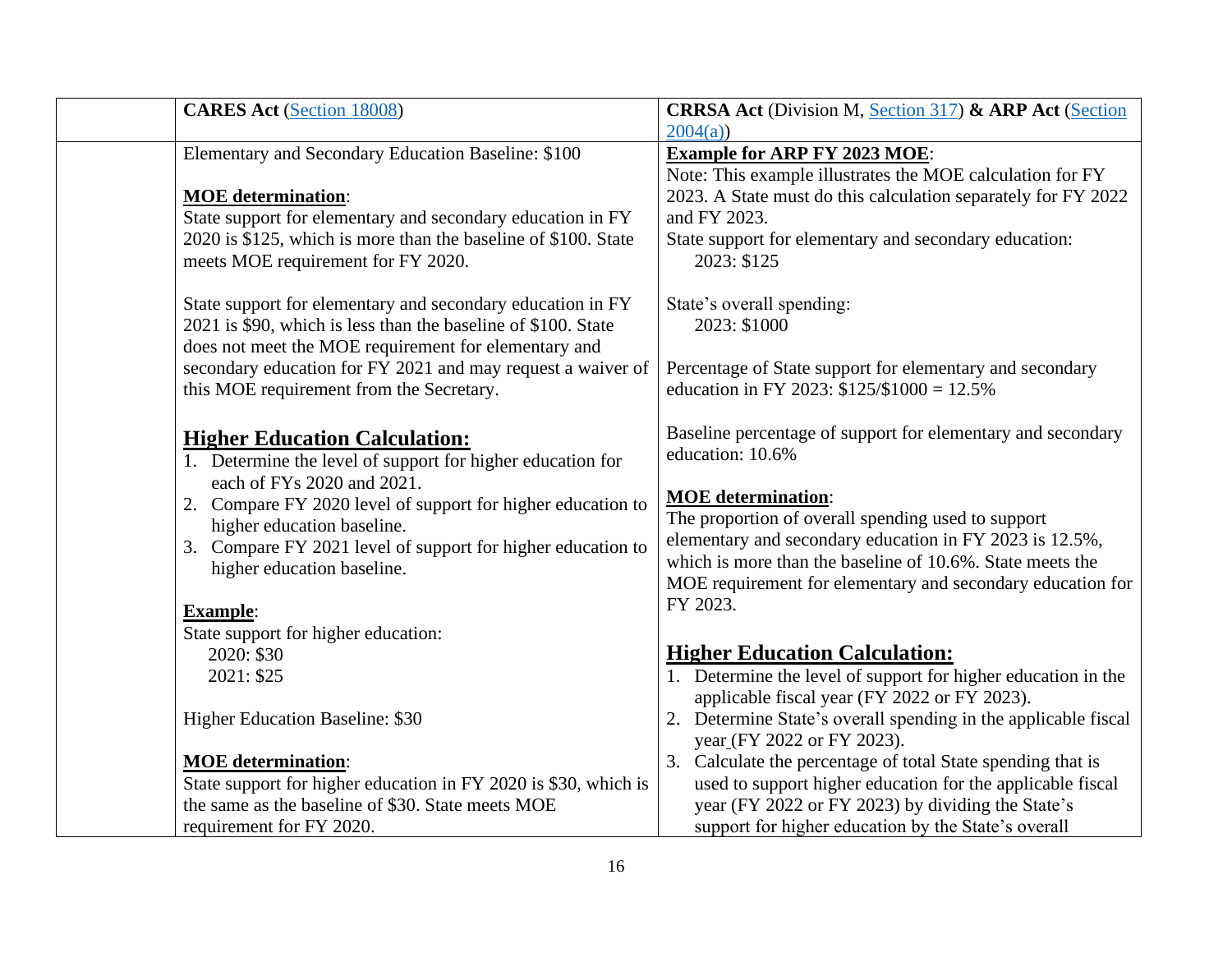| <b>CARES Act (Section 18008)</b>                                                                                               | <b>CRRSA Act (Division M, Section 317) &amp; ARP Act (Section</b>                                                      |
|--------------------------------------------------------------------------------------------------------------------------------|------------------------------------------------------------------------------------------------------------------------|
|                                                                                                                                | 2004(a)                                                                                                                |
| State support for higher education in FY 2021 is \$25, which is<br>less than the baseline of \$30. State does not meet the MOE | spending for the applicable fiscal year (FY 2022 or FY<br>2023).                                                       |
| requirement for higher education for FY 2021 and may<br>request a waiver of this MOE requirement from the Secretary.           | <b>Example for ARP FY 2023 MOE:</b><br>Note: This example illustrates the MOE calculation for FY                       |
|                                                                                                                                | 2023. A State must do this calculation separately for FY 2022<br>and FY 2023.                                          |
|                                                                                                                                | State support for higher education:<br>2023: \$30                                                                      |
|                                                                                                                                | State's overall spending:<br>2023: \$1000                                                                              |
|                                                                                                                                | Percentage of State support for higher education in FY 2023:<br>$$30/\$1000 = 3\%$                                     |
|                                                                                                                                | Baseline percentage of State support for higher education:<br>3.1%                                                     |
|                                                                                                                                | <b>MOE</b> determination:                                                                                              |
|                                                                                                                                | The proportion of overall spending used to support higher                                                              |
|                                                                                                                                | education in FY 2023 is 3%, which is less than the baseline of                                                         |
|                                                                                                                                | 3.1%. State does not meet the MOE requirement for higher<br>education for FY 2023 and may request a waiver of this MOE |
|                                                                                                                                | requirement from the Secretary.                                                                                        |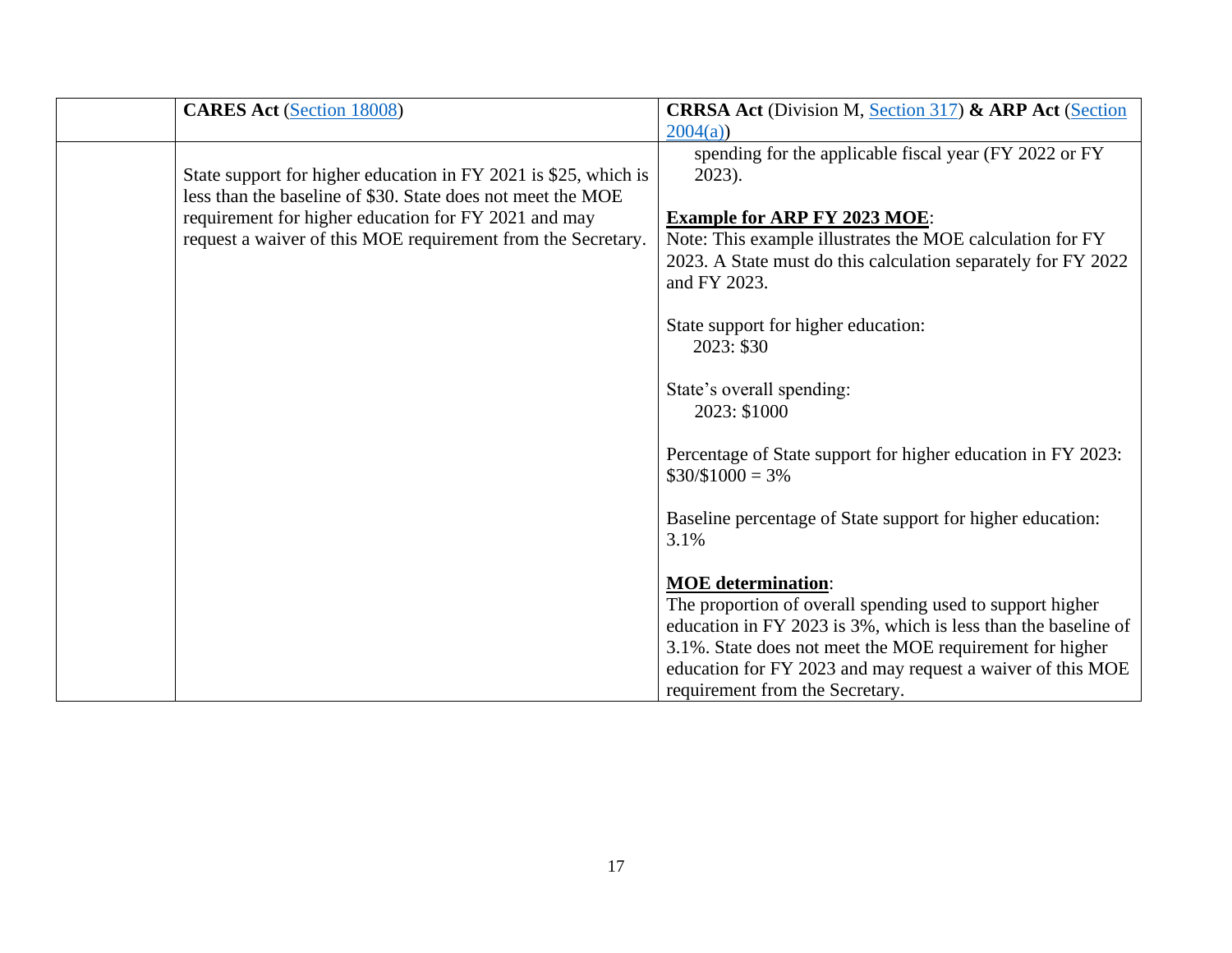OMB Control #: 1810-0745 Expiration Date: September 30, 2024

## **Appendix B: MOE Data Submission**

#### State **and the state**  $\mathbf{S}$

## **Data Submission Timelines**

|                | <b>State support for</b><br>elementary and                                                                                                                                                                                                                                                                                   | <b>State support for higher</b><br>education | <b>Overall State</b><br>spending |
|----------------|------------------------------------------------------------------------------------------------------------------------------------------------------------------------------------------------------------------------------------------------------------------------------------------------------------------------------|----------------------------------------------|----------------------------------|
|                | secondary education                                                                                                                                                                                                                                                                                                          |                                              |                                  |
| <b>FY 2017</b> |                                                                                                                                                                                                                                                                                                                              |                                              |                                  |
| <b>FY 2018</b> | Submitted September 1, 2020;<br>May be updated by May 17, 2021                                                                                                                                                                                                                                                               |                                              | Due May 17, 2021                 |
| <b>FY 2019</b> |                                                                                                                                                                                                                                                                                                                              |                                              |                                  |
| <b>FY 2020</b> | Submitted December 30, 2020;                                                                                                                                                                                                                                                                                                 |                                              |                                  |
|                | May be updated by May 17, 2021                                                                                                                                                                                                                                                                                               |                                              |                                  |
| <b>FY 2021</b> | Collected by December 30, 2021                                                                                                                                                                                                                                                                                               |                                              |                                  |
| FY 2022        | FY 2022 data on appropriated or allocated amounts for State support for elementary<br>and secondary education, State support for higher education, and overall State<br>spending will be collected by December 30, 2021. The Department intends to<br>collect final expenditure data in spring 2023 when data are available. |                                              |                                  |
| FY 2023        | FY 2023 data on appropriated or allocated amounts for State support for elementary<br>and secondary education, State support for higher education, and overall State<br>spending will be collected by December 30, 2022. The Department intends to<br>collect final expenditure data in spring 2024 when data are available. |                                              |                                  |

#### **Data for State support and overall State spending**

A State must submit the required information below. Additionally, a State may use this form to update previously submitted MOE data for FYs 2017, 2018, 2019, and 2020.

|                             | <b>State support for</b><br>elementary and<br>secondary education | <b>State support for</b><br>higher education | <b>Overall State spending</b> |
|-----------------------------|-------------------------------------------------------------------|----------------------------------------------|-------------------------------|
| <b>FY 2017</b>              | \$                                                                | \$                                           | \$                            |
| <b>FY 2018</b>              | \$                                                                | \$                                           | \$                            |
| <b>FY 2019</b>              | \$                                                                | \$                                           | \$                            |
| <b>FY 2020</b>              | \$                                                                | \$                                           | Not required                  |
| <b>FY 2021</b>              | \$                                                                | \$                                           | Not required                  |
| FY 2022 interim data        | \$                                                                | \$                                           | $\mathcal{S}$                 |
| (appropriated or allocated) |                                                                   |                                              |                               |
| <b>FY 2022</b>              | \$                                                                | \$                                           | \$                            |
| (final data)                |                                                                   |                                              |                               |
| FY 2023 interim data        | \$                                                                | \$                                           | \$                            |
| (appropriated or allocated) |                                                                   |                                              |                               |
| FY 2023                     | \$                                                                | \$                                           | \$                            |
| (final data)                |                                                                   |                                              |                               |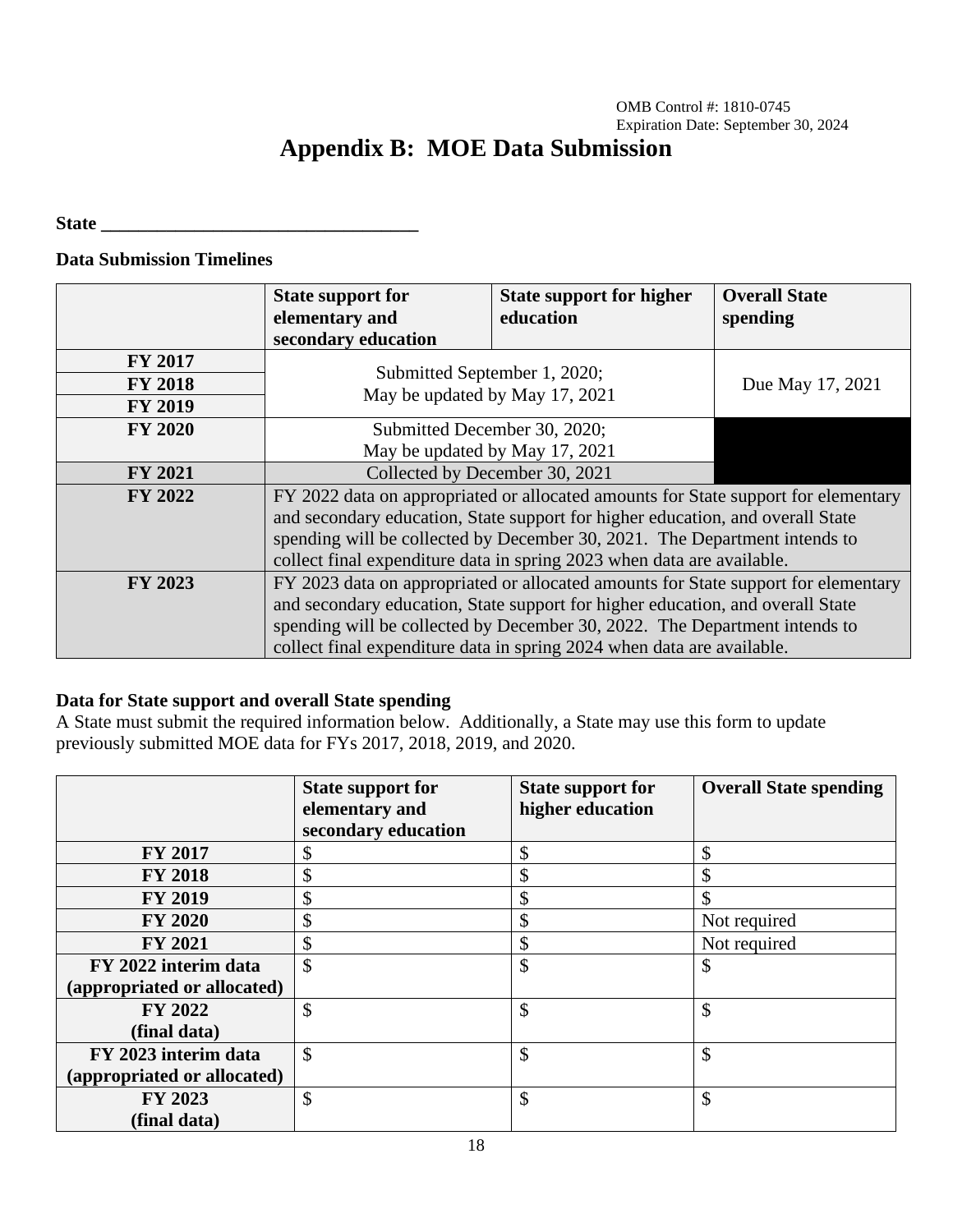**Additional submission requirements**: In an attachment, identify and describe the data sources used in determining the levels of —

- (a) State support for elementary and secondary education;
- (b) State support for higher education; and
- (c) Overall State spending.

NOTE: You are only required to submit this information for data categories included in your submission above.

To the best of my knowledge and belief, all of the information in this MOE data submission is true and correct and the failure to submit accurate data may result in liability under the False Claims Act, 31 U.S.C. § 3729 et seq.; OMB Guidelines to Agencies on Governmentwide Debarment and Suspension (Nonprocurement) in 2 CFR part 180, as adopted and amended as regulations of the Department in 2 CFR part 3485; and 18 USC § 1001, as appropriate, and other enforcement actions.

\_\_\_\_\_\_\_\_\_\_\_\_\_\_\_\_\_\_\_\_\_\_\_\_\_\_\_\_\_\_\_\_\_\_\_\_\_\_\_\_\_\_\_\_\_\_\_\_\_\_\_\_\_\_\_\_\_\_\_\_\_\_\_\_\_\_\_\_\_\_\_\_\_\_\_\_\_\_\_\_ Governor or Chief State School Officer or Authorized Representative (Typed or Printed Name) Telephone

\_\_\_\_\_\_\_\_\_\_\_\_\_\_\_\_\_\_\_\_\_\_\_\_\_\_\_\_\_\_\_\_\_\_\_\_\_\_\_\_\_\_\_\_\_\_\_\_\_\_\_\_\_\_\_\_\_\_\_\_\_\_\_\_\_\_\_\_\_\_\_\_\_\_\_\_\_\_\_\_

Signature of Governor or Chief State School Officer or Authorized Representative Date

#### **Public Burden Statement**

According to the Paperwork Reduction Act of 1995, no persons are required to respond to a collection of information unless such collection displays a valid OMB control number. The valid OMB control number for this information collection is 1810-0745. Public reporting burden for this collection of information is estimated to average 5.5 hours per response, including time for reviewing instructions, searching existing data sources, gathering and maintaining the data needed, and completing and reviewing the collection of information. The obligation to respond to this collection is required to obtain or retain benefit under section 18008 of the Coronavirus Aid, Relief, and Economic Security Act (CARES) Act, Division M, Section 317 of the Coronavirus Response and Relief Supplemental Appropriations Act, 2021 (CRRSA) Act, and Section 2004(a) of the American Rescue Plan Act of 2021 (ARP Act) If you have any comments concerning the accuracy of the time estimate, suggestions for improving this individual collection, or if you have comments or concerns regarding the status of your individual form, application or survey, please contact Britt Jung, Office of State and Grantee Relations, Office of Elementary and Secondary Education, U.S. Department of Education, 400 Maryland Avenue, SW, Washington, DC 20202-6450, email[: SGR@ed.gov](mailto:SGR@ed.gov) directly.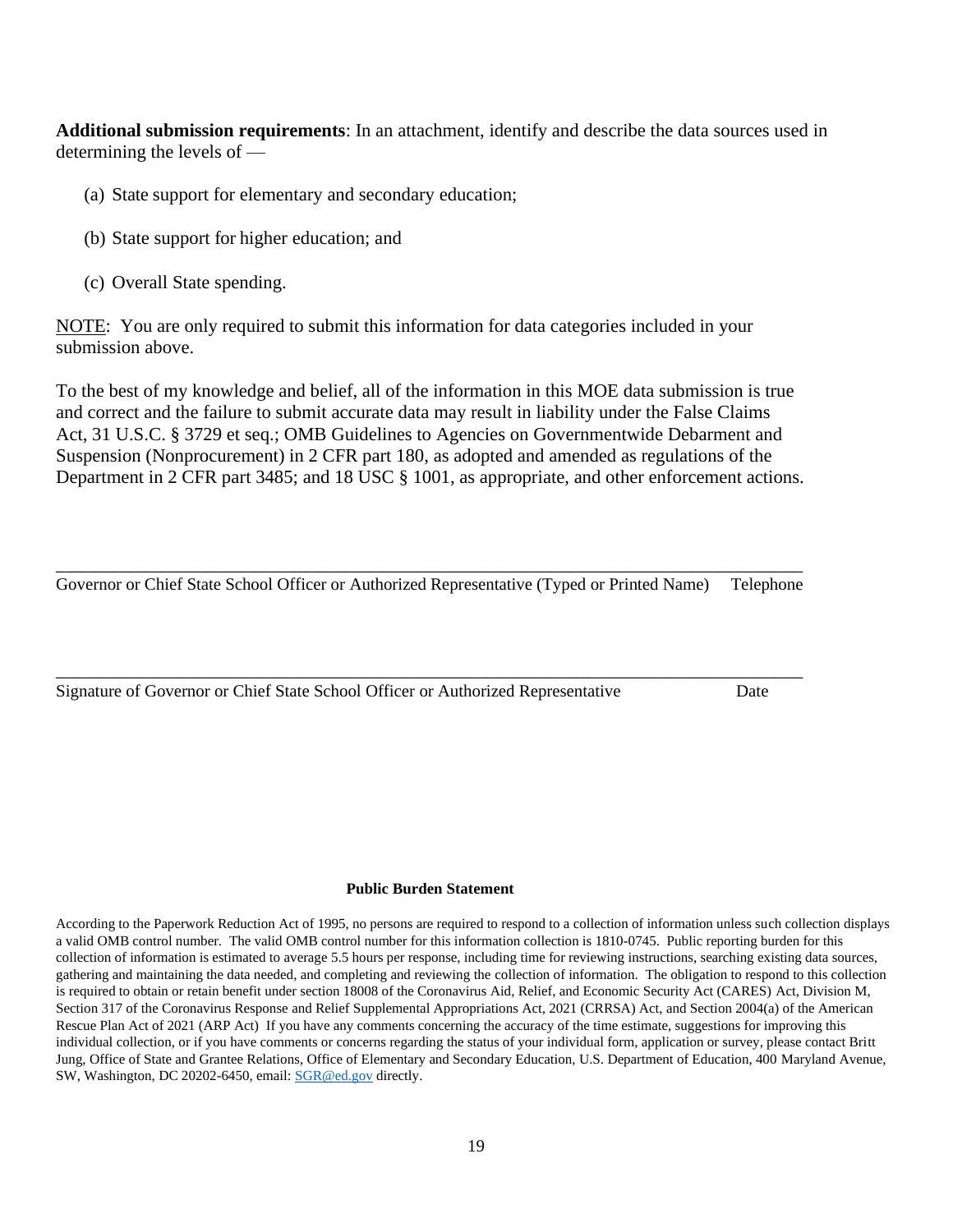## **Appendix C: MOE Waiver Request**

This form must be used for the submission of a request for a waiver of the requirements noted below. For assistance, please contact your State mailbox, which is [State[\].oese@ed.gov](mailto:.oese@ed.gov) .

#### **State** \_\_\_\_\_\_\_\_\_\_\_\_\_\_\_\_\_\_\_\_\_\_\_\_\_\_\_\_\_\_\_\_\_\_

On behalf of my State, I request a waiver of the following State maintenance of effort (MOE) requirements for the following fiscal years:

#### *Please check all that apply:*

- FY 2020 MOE requirement for elementary and secondary education under section 18008 of the CARES Act.
- FY 2020 MOE requirement for higher education under section 18008 of the CARES Act.
- FY 2021 MOE requirement for elementary and secondary education under section 18008 of the CARES Act.
- $\Box$  FY 2021 MOE requirement for higher education under section 18008 of the CARES Act.
- $\Box$  FY 2022 MOE requirement for elementary and secondary education under section 317(a) of the CRRSA Act and section 2004(a) of the ARP Act.
- $\Box$  FY 2022 MOE requirement for higher education under section 317(a) of the CRRSA Act and section 2004(a) of the ARP Act.
- $\Box$  FY 2023 MOE requirement for elementary and secondary education under section 2004(a) of the ARP Act.
- $\Box$  FY 2023 MOE requirement for higher education under section 2004(a) of the ARP Act.

#### **Data for State support and overall State spending**

A State must resubmit the baseline data for FYs 2017, 2018, and 2019 (baseline years) as part of this MOE waiver request. If these baseline data differ from a State's previously submitted data, please provide a description of the reason for the change. Additionally, a State must submit MOE data for the years in which it is requesting this waiver.

|                | <b>State support for</b><br>elementary and secondary<br>education | <b>State support for higher</b><br>education | <b>Overall State spending</b><br>∗ |
|----------------|-------------------------------------------------------------------|----------------------------------------------|------------------------------------|
| <b>FY 2017</b> |                                                                   |                                              |                                    |
| <b>FY 2018</b> |                                                                   |                                              |                                    |
| <b>FY 2019</b> |                                                                   |                                              |                                    |
| <b>FY 2020</b> |                                                                   |                                              |                                    |
| <b>FY 2021</b> |                                                                   |                                              |                                    |
| <b>FY 2022</b> |                                                                   |                                              |                                    |
| FY 2023        |                                                                   |                                              |                                    |

\*For overall State spending, a State may request a waiver based on final allocations or appropriations. For more information, see FAQ 10.

#### **Additional submission requirements**

In an attachment, please provide:

1. A description of the extent to which the State experienced fiscal burdens in preventing, preparing for, and responding to the coronavirus and an explanation of how those fiscal burdens affected the State's ability to maintain fiscal effort (e.g., the status of and any changes to the State's rainy day fund, whether the State experienced a decline in revenues, or an increase in other emergency expenses resulting from the pandemic, such as expenses related to health care, unemployment insurance, or support for small businesses); and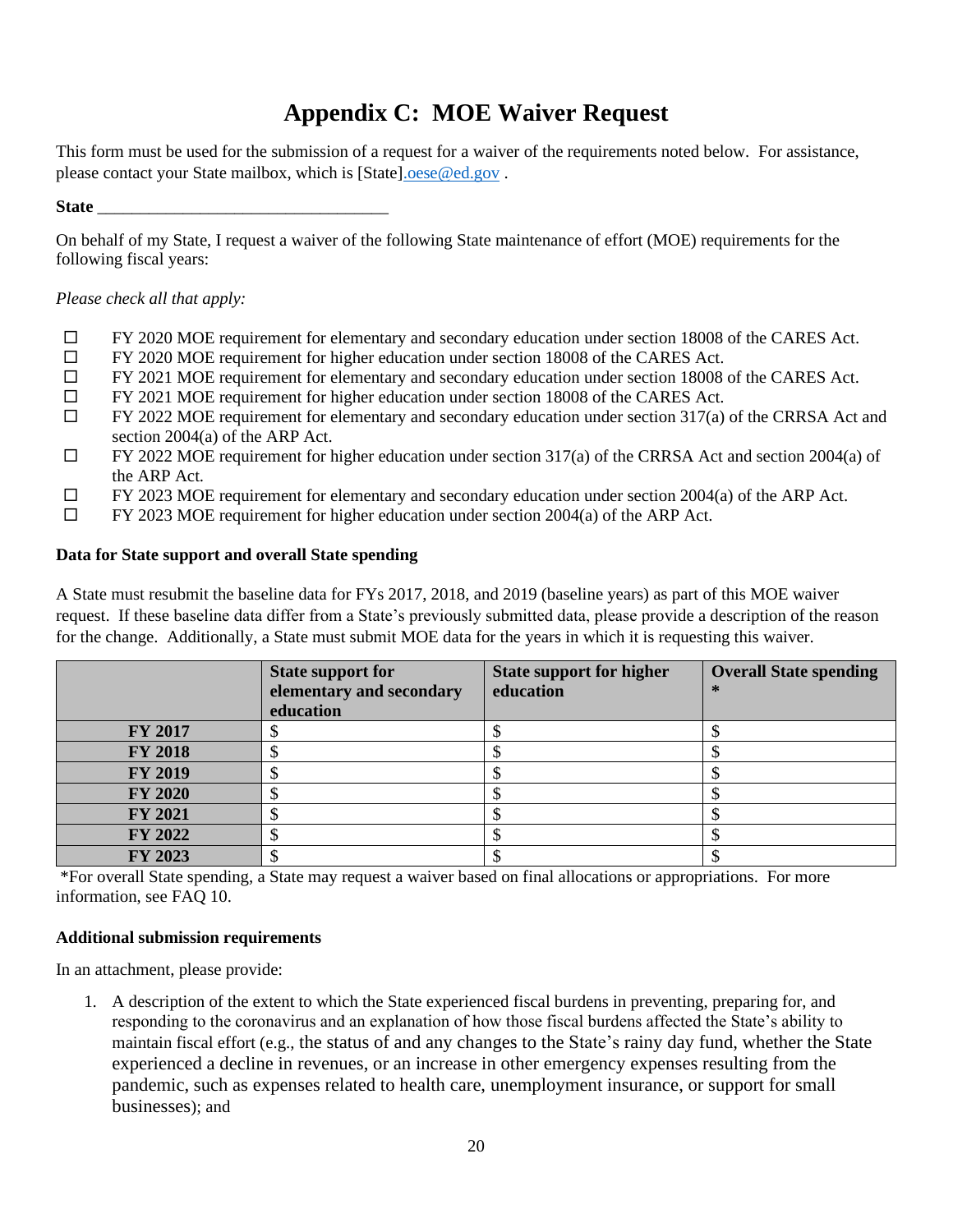- 2. Documentation and data supporting the description of the State's fiscal burdens (e.g., revenue data, appropriation tables, unemployment statistics, etc.) including any State action that impacted State revenue (e.g., tax increases or decreases).
- 3. In addition, in its waiver request, a State should submit information on the relevant factors listed below to support its request. The Secretary may ask States for additional information after States submit the MOE waiver request form.

In determining whether to grant a State an MOE waiver, the Secretary may consider factors such as:

#### **Has the State increased support for education?**

The Department understands that it is possible that a State has maintained or increased overall funding for education and the proportion of the State budget for education has still declined because of increases in other areas of the budget (e.g., public health). In these cases, the Secretary may consider:

- Has total State funding for K-12 education and for higher education (calculated separately) increased from the prior fiscal year?
- $\bullet$  Has total State funding for K-12 education and for higher education (calculated separately) increased over time (e.g., since baseline years)?
- Has per-pupil State funding for K-12 education and for higher education (calculated separately) increased from the prior fiscal year?
- Has per-pupil State funding for K-12 education and for higher education (calculated separately) increased over time (e.g., since baseline years)?
- Has the State appropriated an increase in State funding for K-12 education and for higher education for future fiscal years?

#### **Are there exceptional circumstances that caused the State to be unable to maintain support for education?**

If a State's support for education declined, the Secretary may consider:

- Are there specific severe effects of the COVID-19 pandemic on the State's economy that necessitated reductions in support for elementary and secondary education and for higher education?
- What steps did the State take to avoid and/or minimize such reductions?
- Did the State use Coronavirus State and Local Fiscal Recovery Funds awarded by the U.S. Department of the Treasury under section 9901 of the ARP Act to support elementary and secondary education and higher education?
- How did reductions in support for elementary and secondary education and for higher education compare to other budget categories?
- Did the State take steps that reduced or will it take steps to proactively reduce its financial resources in a way that impacted or will impact its ability to meet MOE requirements (e.g., tax changes (and in what context), additional contributions to rainy day funds)? If so, what was the impact of the reduction (e.g., to what extent were its resources reduced or will its resources be reduced)?

#### **Has the State used or will it use ESSER, GEER, or Higher Education Emergency Relief (HEER) funding to replace State funding for education?**

It is important for the Department to understand the State's use of pandemic-related Federal funds when reviewing a request for a waiver. The Secretary may therefore consider:

- Will all unallocated ESSER or GEER funds relevant to the waiver be used to provide net new resources to K-12 schools and to higher education and not be used to replace existing State commitments to K-12 education and to higher education?
- Will all unallocated HEER funds be used to provide net new resources to higher education and not be used to replace existing State commitments to higher education?
- Has the State previously used any ESSER, GEER, or HEER funds to replace State funding for education?

To the best of my knowledge and belief, all of the information in this MOE data submission are true and correct and the